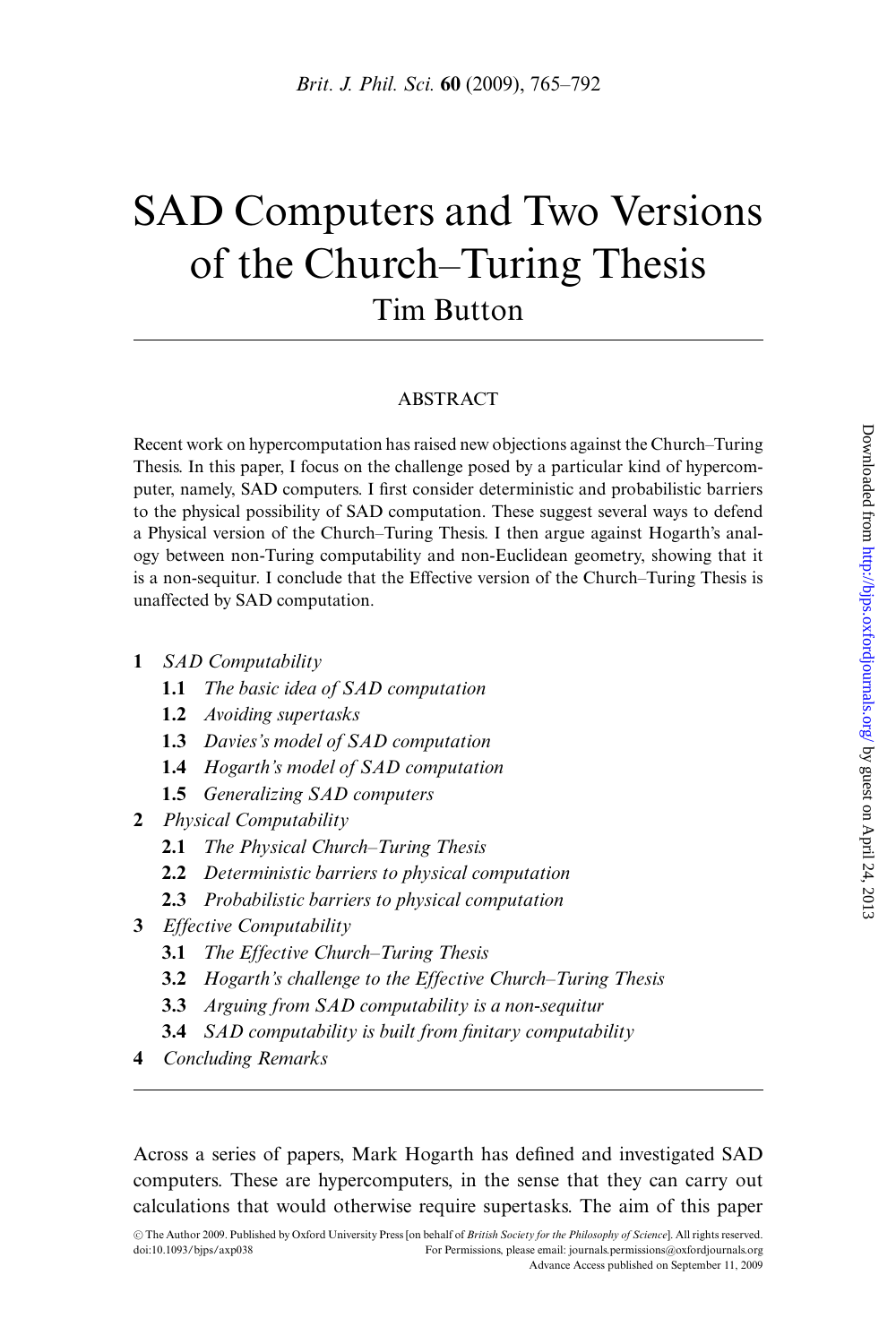is to investigate the significance of SAD computers for two versions of the Church–Turing Thesis.

In his early work, Hogarth ([1994]) suggested that SAD computers might offer counterexamples to the Physical Church–Turing Thesis.<sup>1</sup> Likewise, Davies ([2001]) has suggested that unrestricted physical Turing computation is as fraught with difficulty as physical SAD computation. I contest this, by raising deterministic and probabilistic problems for SAD computation. These problems suggest several ways to defend the Physical Church–Turing Thesis against the challenge that SAD computers pose (Section 2).

In more recent work, Hogarth ([1996], [2004], [2009]) argues that SAD computers show that there is no 'fundamentally distinguished' computer. This leads him to reject the very idea of an Effective Church–Turing Thesis. I argue that Hogarth's argument is a non-sequitur, and that we have good reasons for remaining interested in effective finitary computability. I conclude that the Effective Church–Turing Thesis is untouched by SAD computers (Section 3).

Before proceeding, I should offer a word of caution. In this paper, I discuss several different notions of computability. They divide into two categories: *finitary* computations, which must deliver any output in finitely many steps, and *infinitary* SAD computations, which may take infinitely many steps. Both categories subdivide further into three kinds: purely *formal* computability (e.g., Turing computability), *physical* computability, and *effective* computability. So we have six notions of computability in all. To avoid ambiguity, I shall have to say things like 'effectively finitarily computable' when most other authors would simply say 'recursive'. I trust the reader will not find this too burdensome.

## **1 SAD Computability**

In this section, I shall present the basic idea behind SAD computability. I will start by informally characterizing it, and discussing some of its motivations. I will then present two physical models for SAD computers, due to Davies and Hogarth, and end by summarizing Welch's technical results concerning the extent of SAD computation.

In what follows, I shall generally consider computers that have been programed to test whether a natural number *n* is a member of some set  $S \subseteq \mathbb{N}$ . This is for simplicity; to generalize things, we need only suppose that *n* (finitarily) encodes an *m*-tuple of natural numbers, and that *S* is a set of *m*-tuples of natural numbers.

<sup>1</sup> Hogarth ([1994], p. 129) coined the acronym 'SAD' to abbreviate 'arithmetical sentence deciding'. As Hogarth's computers have been investigated, this acronym has proved misleading: Welch ([2008]) has shown that certain SAD computers can decide *hyper*arithmetical sets (see Section 1.5). Nevertheless, I shall retain the name 'SAD' to describe the kind of infinitary computer that Hogarth has in mind.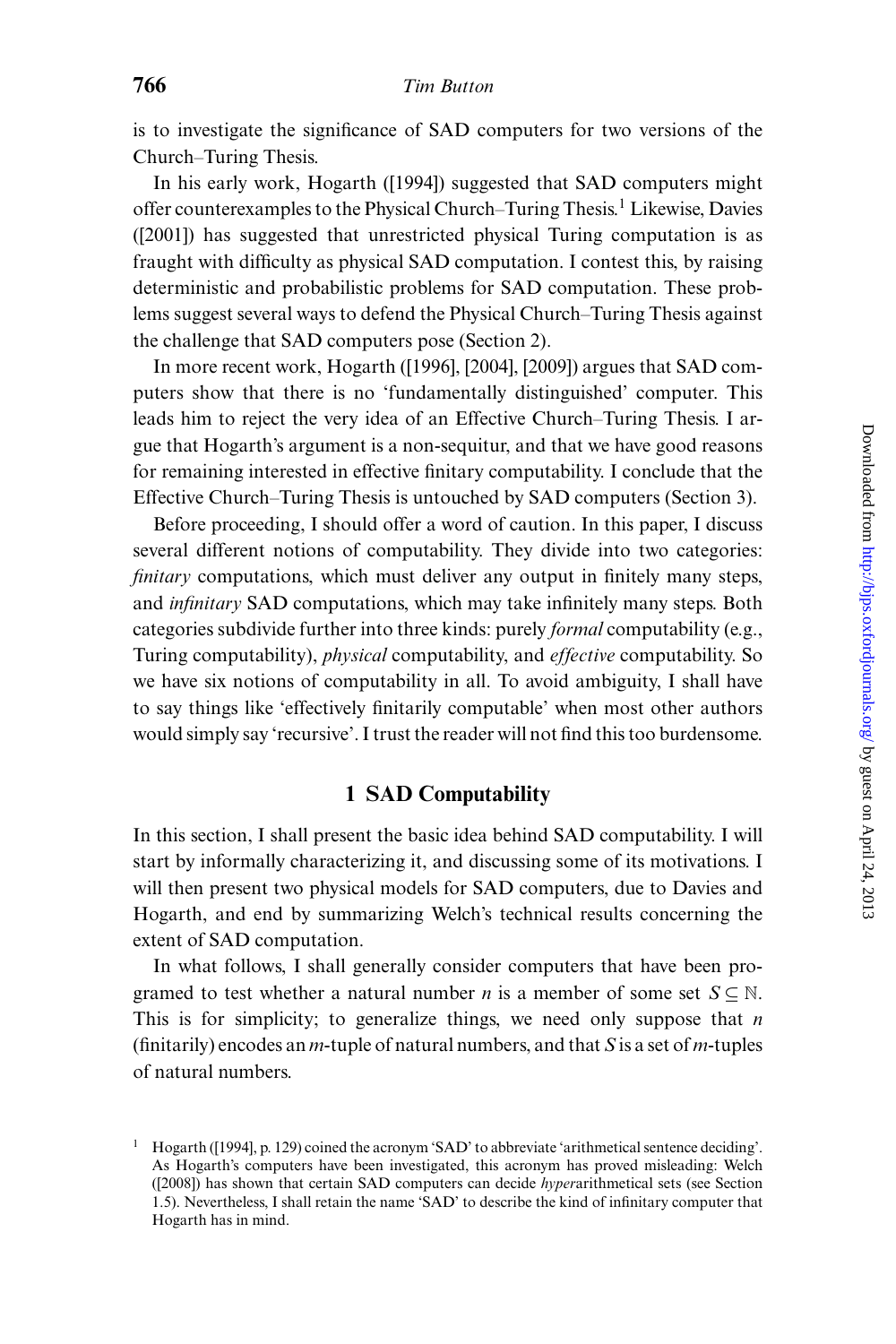#### **1.1 The basic idea of SAD computation**

Suppose that we have some two-place finitarily computable predicate  $\phi$ . We can use this to define an  $\omega$ -sequence of sets:

$$
A_0 := \{ n : \phi(n, 0) \}
$$
  
\n
$$
A_1 := \{ n : \phi(n, 1) \}
$$
  
\n
$$
A_2 := \{ n : \phi(n, 2) \}
$$
  
\n...

For any given natural number *n*, a finitary computer can determine whether *n* is in  $A_i$ ; it just follows some algorithm to check whether  $\phi(n, i)$  holds or not. But now we define the  $\Sigma_1$  set:<sup>2</sup>

$$
B:=\bigcup_i A_i=\{n:(\exists x)\phi(n,x)\}.
$$

In general, a finitary computer cannot be relied upon to test whether an arbitrary natural number is in *B*. We might make our finitary computer run the following program:

$$
i = 0
$$
  
loop until (n is in A<sub>i</sub>):  

$$
i = i+1
$$
  
print "n is in B"

If  $n$  is in  $B$ , this program will eventually output 'n is in  $B'$ , and terminate gracefully. Unfortunately, if *n* is not in *B*, we will never reach the last line of the code; the computer will loop through an  $\omega$ -sequence of calculations without terminating.

But suppose that we had some way to stand 'after' the (potential)  $\omega$ -sequence of calculations. Then we *could* use the preceding code to test whether *n* is in *B*. If *n* is in *B*, the program will tell us so. If *n* is not in *B*, the program will not have outputted anything after the  $\omega$ -sequence of calculations, and we will be able to infer, from the silence, that *n* is not in *B*.

Since *B* is an arbitrary  $\Sigma_1$  set and *n* is an arbitrary natural number, we could use this method to determine whether any natural number is in any  $\Sigma_1$  set. And what goes for *B* goes equally well for its complement,  $\overline{B}$ , which is an arbitrary  $\Pi_1$  set: we can test whether *n* is in  $\overline{B}$  using the procedure that I have described, adding just a little extra inference to cover the fact that  $n \in B$  iff  $n \notin \overline{B}$ .

 $(\exists x_1)(\exists x_2)(\forall y_1)(\forall y_2)(\exists z_1)(\forall w_1)(\forall w_2)(\forall w_3)F(x_1, x_2, y_1, y_2, z_1, w_1, w_2, w_3).$ 

A  $\Pi_k$  set is defined similarly, but a  $\Pi_k$  formula starts with '∀' rather than '∃'.

<sup>&</sup>lt;sup>2</sup> A set is  $\Sigma_k$  iff it can be defined using a  $\Sigma_k$  formula. A  $\Sigma_k$  formula starts with an existential quantifier, only contains quantifiers at the beginning of the formula, has *k* blocks of quantifiers of the same type, and then has a finitarily computable predicate. For example, where *F* is finitarily computable, this is a  $\Sigma_4$  formula: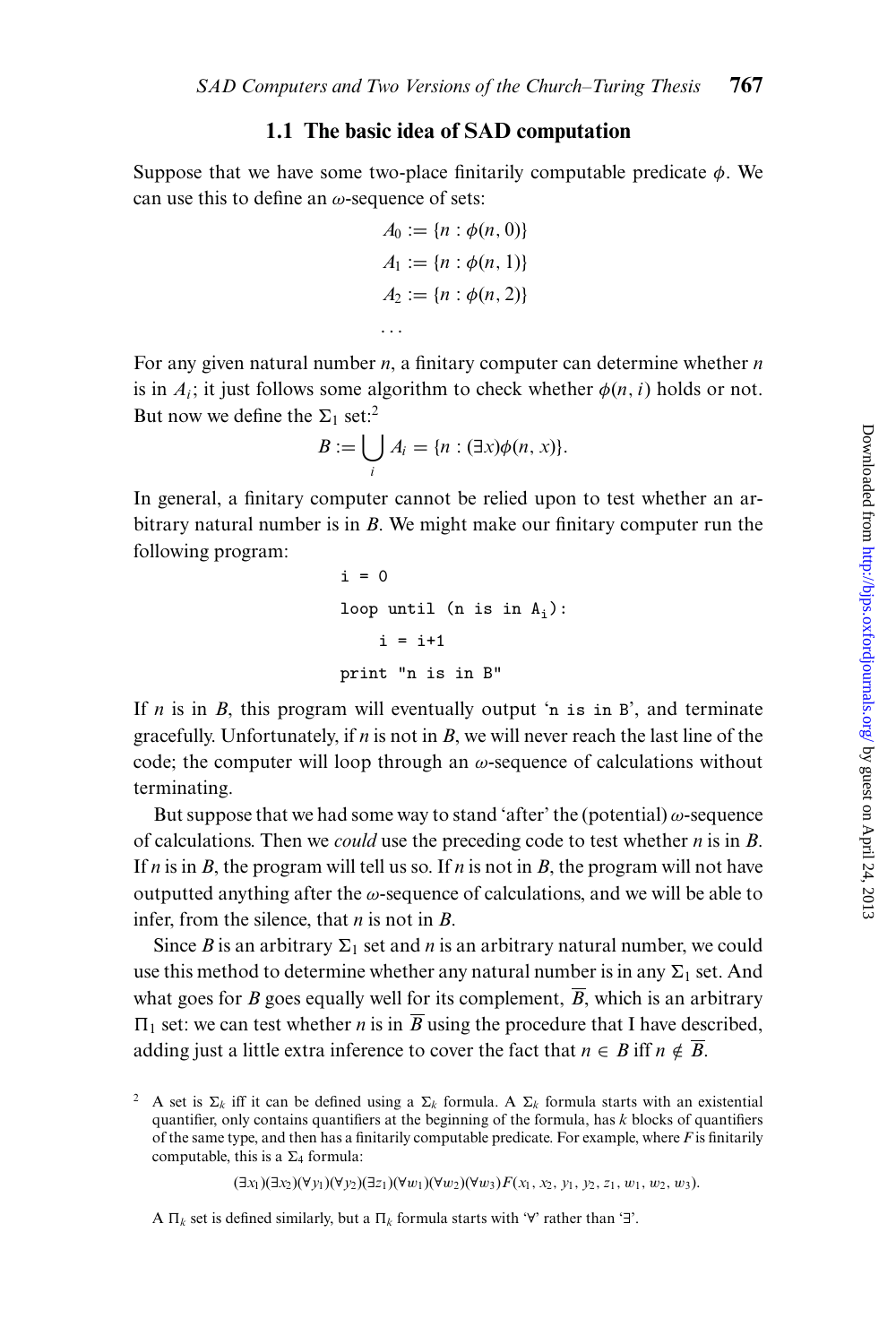Call this infinitary setup a 'SAD<sub>1</sub> computer', since it enables us to decide membership for some of the arithmetical sets, namely, the  $\Pi_1$  and  $\Sigma_1$  sets (Hogarth [1994], p. 127; see footnote 1, above).

## **1.2 Avoiding supertasks**

In the procedure just described, I did not need to review all the workings of the infinitely looping computer. Instead, the computer communicates to me by printing (at most) a single finite string, and I only need to check whether it has printed anything once. As such, I do not need to perform any supertask.

This is a good thing, since there are excellent reasons to be sceptical of the use of supertasks in hypercomputation. Suppose that the print command displays a line of text on a computer monitor. Now let us modify the preceding program slightly, so that whenever the computer tests whether  $n$  is in  $A_i$ , it also prints '1' if i is odd, and '0' if i is even, i.e.,

```
i = 0loop until (n is in A_i):
if (i is odd) then (print "1")
else (print "0")
i = i+1print "n is in B"
```
If *n* is not in *B*, then the monitor will be in no determinate state 'after' the  $\omega$ -sequence of calculations (since the sequence of numerals that appear on the monitor is divergent). This is a computational version of Thomson's Lamp (Thomson [1954], pp. 5–6; this version appears in Earman and Norton [1993], p. 28).

We could block this specific worry by stipulating that the looping computer can only ever print once. But to make certain that we have avoided *all* paradoxical implications, we need to find some way to make the infinitely looping computer seem like an ordinary, non-paradoxical, supertask-free device. If we can do this, then  $SAD_1$  computers, although infinitary, will not require supertasks.

The basic challenge is this. From the perspective of the user, we need to squeeze the computer's  $\omega$ -sequence of calculations into a finite period of time. Consequently, from the perspective of the user, the frequency of the computer's calculations must increase exponentially. *Prima facie*, this suggests that the computer must perform a supertask.

In the next two subsections, I will outline two physical models of SAD computation that might claim to avoid appeal to supertasks. I will leave discussion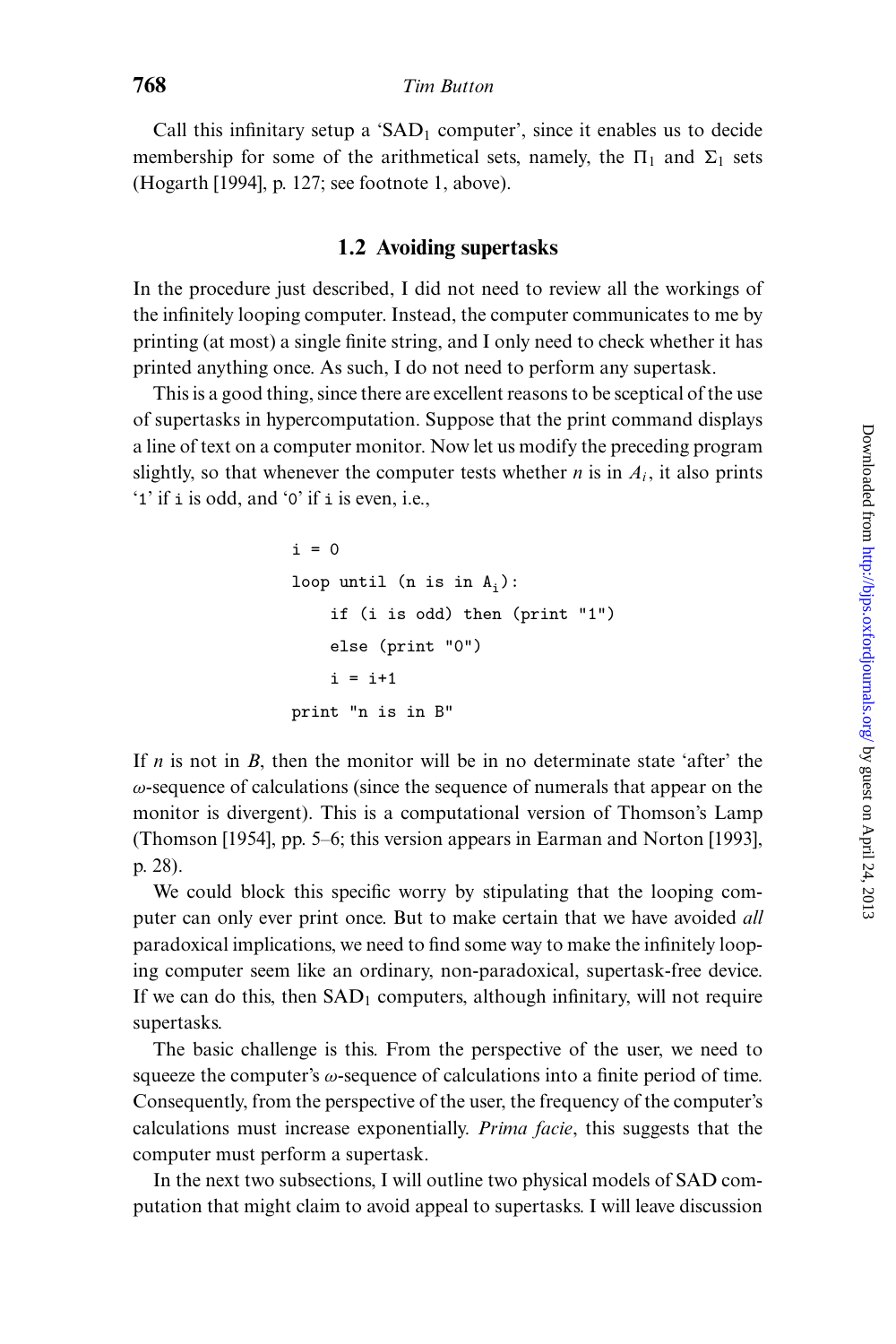of *physical* problems associated with these models to Section 2, and I return to the need to avoid supertasks in Sections 3.4 and 4.

#### **1.3 Davies's model of SAD computation**

The first model is Davies's ([2001]). The strategy is to replace the single infinitely looping computer with infinitely many finitary machines. Davies's model can be presented in any dense spacetime, but his model requires the controversial assumption that matter is infinitely divisible.

We first build an ordinary, finitary machine. This machine is programed to build an exponentially smaller finitary machine, which it programs to build an exponentially smaller finitary machine, and so on, so that every machine builds an exponentially smaller successor. This gives us an  $\omega$ -sequence of finitary machines, packed into a finite region of space. We also construct our machines so that each machine has an exponentially better clockspeed, and exponentially more memory, than its predecessor. Consequently, an  $\omega$ -sequence of calculations can be squeezed into a finite duration of time.

It is easy to turn this physical configuration into a  $SAD<sub>1</sub>$  setup. Suppose we want to check whether *n* is in a  $\Sigma_1$  set  $B = \bigcup_i A_i$ . The 0th machine starts the process, by checking whether *n* is in *A*0. If (and only if) the *i*th machine finds that *n* is not in  $A_i$ , the  $(i + 1)$ th machine checks whether *n* is in  $A_{i+1}$ <sup>3</sup>. But if the *i*th machine finds that *n* is in  $A_i$ , the machine passes a signal up the chain, from machine to machine, until it reaches the 0th machine in the chain, which then prints 'n is in B'. After a fixed finite time period, all the calculations will have been completed, at which point we just check whether 'n is in B' has been printed or not.

Each machine in the array only does three things at most: test a problem, build the next machine, and send a signal. A SAD computation is therefore performed without any individual component performing a supertask, and so Thomson's Lamp, and its kin, are avoided (Davies [2001], pp. 676–7).

#### **1.4 Hogarth's model of SAD computation**

The second model of SAD computation is Hogarth's ([1992], [1994], p. 126, [1996], pp. 91–4, [2004], pp. 681–2, [2009], pp. 281–3). The strategy is to find a relativistic spacetime structure that allows a human user to survey the entire, infinite worldline of some finitary computer. This requires a Malament–Hogarth spacetime, which is a time-oriented differentiable manifold with a Lorentz metric and three essential components (Hogarth [1992], p. 176):

<sup>&</sup>lt;sup>3</sup> Actually, we need to be slightly subtler; see (Davies [2001], p. 675) for details.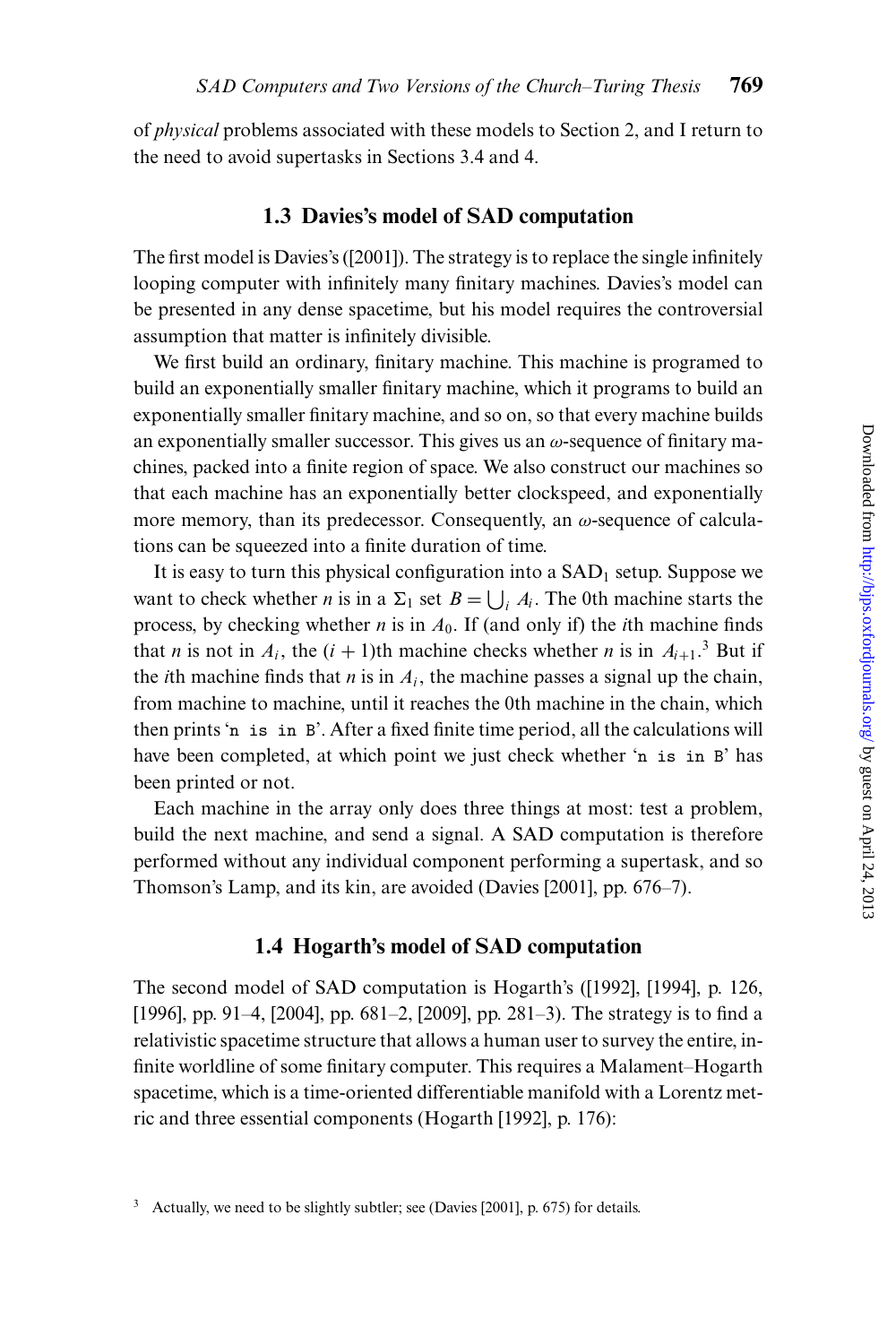

**Figure 1.** A toy Malament-Hogarth spacetime (see Hogarth [1994], p. 127).

- γ : a time-like path with a start-point but no end-point, such that <sup>γ</sup> *d*τ is infinite.
- *r*: a point that contains  $\gamma$  in its past.
- $\varrho$ : a time-like path, from some point *q* to *r*, such that  $\int_{\varrho(q,r)} d\tau$  is finite.

By way of illustration, Earman and Norton ([1993], p. 28) construct a toy Malament–Hogarth spacetime from a Minkowski spacetime  $\langle \mathbb{R}^4, \eta \rangle$ . Choose a compact set of points  $C \subset \mathbb{R}^4$  and a point  $l \in C$ , and define a scalar field  $\Omega$ that is 1 at every point outside *C*, and that inside *C* approaches  $+\infty$  as we approach *l*. Now  $\langle \mathbb{R}^4 \setminus \{l\}, \Omega^2 \eta \rangle$  is a Malament–Hogarth spacetime, as depicted in Figure 1.

To perform a  $SAD_1$  computation in this spacetime, I simply send a computer on the worldline  $\gamma$ , whilst I sit on the worldline  $\rho$ . Suppose that the computer is able to obtain enough energy to continue functioning indefinitely on its worldline, that its memory may grow without limit as it ages, and that its components never wear out. Since  $\int_{\varrho(q,r)} d\tau$  is finite, and the computer's eternal history is in the past of point  $r$ , the computer can have completed an  $\omega$ -sequence of calculations after only a finite amount of my proper time has elapsed. So to test whether *n* is in some  $\Sigma_1$  set  $B = \bigcup_i A_i$ , the computer is programed to loop through each  $A_i$ , checking whether *n* is in  $A_i$ . If the test is successful, the loop terminates and the computer sends a signal (a beam of light) to me on my worldline. All I need to do is wait until I am at *r*, and then draw an inference from whether I have received a signal or not.

Again, no component in this setup performs a supertask. In particular, the looping computer does nothing more than plod through routine calculations on its worldline, sending at most one signal to me. 'One is tempted to say the beauty of the setup is that there is no supertask!' (Hogarth [2009], p. 283; see also Hogarth [1996], pp. 78–81, [2004], p. 682; Earman and Norton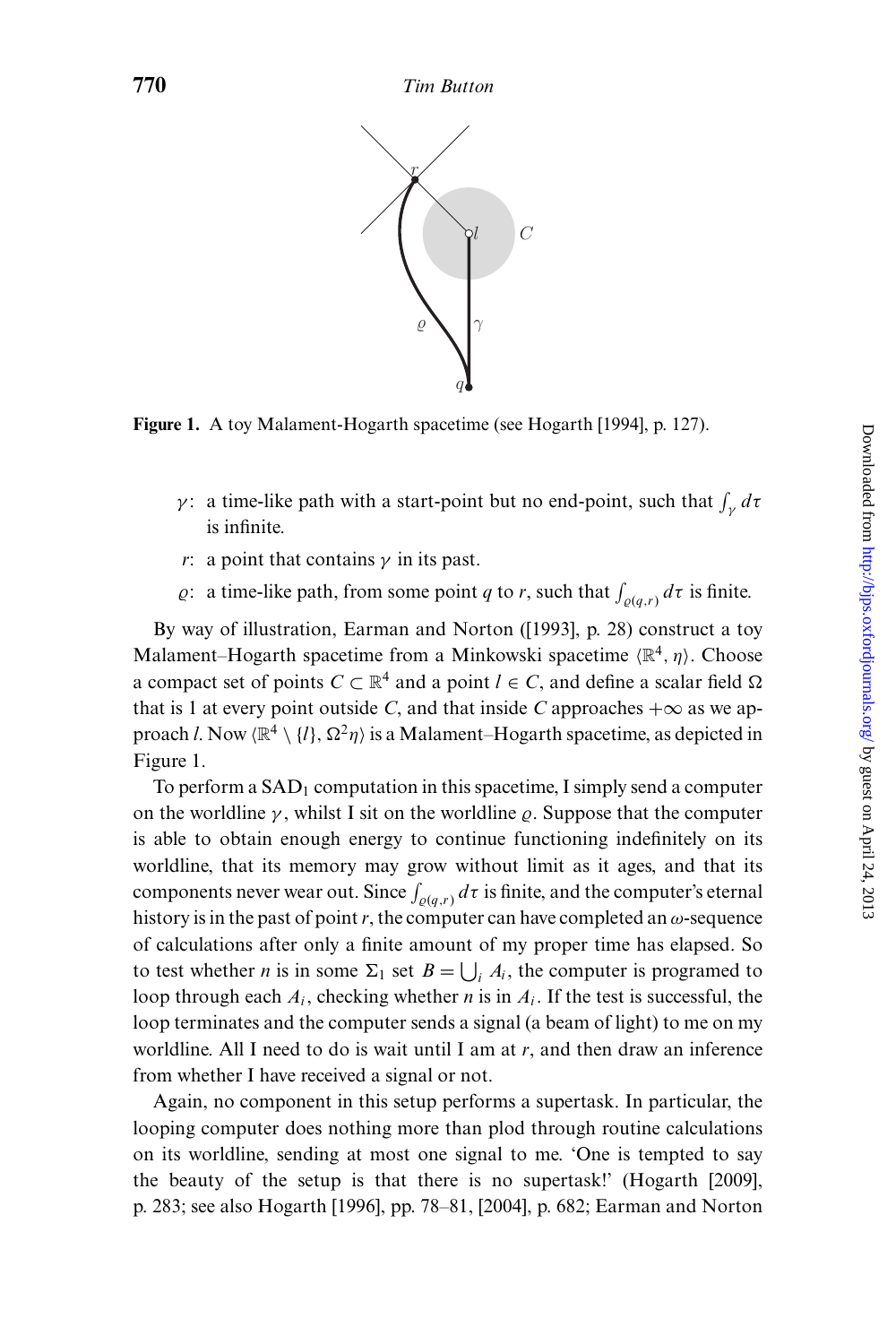[1993], p. 30, [1996], p. 255; Németi and Dávid [2006], Section 5.1; Welch [2008], p. 670).

#### **1.5 Generalizing SAD computers**

 $SAD<sub>1</sub>$  computers are powerful, but they have their limitations: they cannot determine membership of arbitrary  $\Pi_2$  or  $\Sigma_2$  sets.<sup>4</sup> Informally, the reason for this limitation is as follows (for formal proofs, see Earman and Norton [1996], pp. 251–4; Hogarth [1994], p. 128). Suppose that we want to use a  $SAD_1$  setup to determine whether *n* is in a  $\Sigma_2$  set:

$$
C := \{ n : (\exists x)(\forall y)\psi(n, x, y) \}.
$$

The procedure we have used so far would be to ask our machine to loop through the natural numbers, looking for a witness, *x*, that shows that *n* is in *C*. But, for any particular *x*, a machine cannot 'know' that every *y* is such that  $\psi(n, x, y)$ , until it has inspected every *y*. There is no stage in the loop at which it has done this, so there is no stage at which it can be sure that it possesses a witness for the claim that *n* is in *C*.

We overcame the limitations of finitary computation and reached the dizzy heights of SAD<sub>1</sub> computation by allowing someone to stand 'after' an  $\omega$ sequence of ordinary computations. We can pull the same trick here: we overcome the limitations of a  $SAD_1$  computation by allowing someone to stand 'after' an  $\omega$ -sequence of SAD<sub>1</sub> computations. Consider the  $\omega$ -sequence of  $\Sigma_1$ sets given by

$$
B_i := \{ n : (\exists y) \neg \psi(n, i, y) \}
$$

and note that  $\bigcup_i \overline{B_i} = C$ . For each  $B_i$ , there is an  $\omega$ -sequence of finitarily computable sets given by

$$
A_{i,j}:=\{n:\neg\psi(n,i,j)\}\
$$

such that  $\bigcup_{j} A_{i,j} = B_i.$  So, for each  $i$ , we use a  $SAD_1$  computer to test whether *n* is in each  $B_i$ , in the normal way. We then chain these setups together to determine whether  $n$  is in  $C$ . Call this a  $SAD_2$  computer.

It is instructive to think of this  $SAD<sub>2</sub>$  computer as given by the tree of Figure 2. Each node of the tree is associated with a computer performing a

<sup>4</sup> I assumed (Section 1.2) that the looping finitary computer is only allowed to send a single communication to the user. Welch ([2008], pp. 670–1) shows that if the looping computer can send any arbitrary finite number of communications to its user, then a  $SAD_1$  computer can determine membership of all and only the  $\Pi_2 \cap \Sigma_2$  sets.

Davies ([2001], p. 676) states that his setup, as described in Section 1.3, can test  $\Pi_2$  sentences, such as the Twin Primes conjecture. This is mistaken: the same restrictions that apply to Hogarth's model apply to Davies's. If Davies's machines can only pass a single signal up the chain, then his computers are restricted to testing arbitrary  $\Sigma_1$  and  $\Pi_1$  sets; if his machines can pass arbitrary finite numbers of signals up the chain, then his computers are restricted to testing arbitrary  $\Pi_2 \cap \Sigma_2$  sets.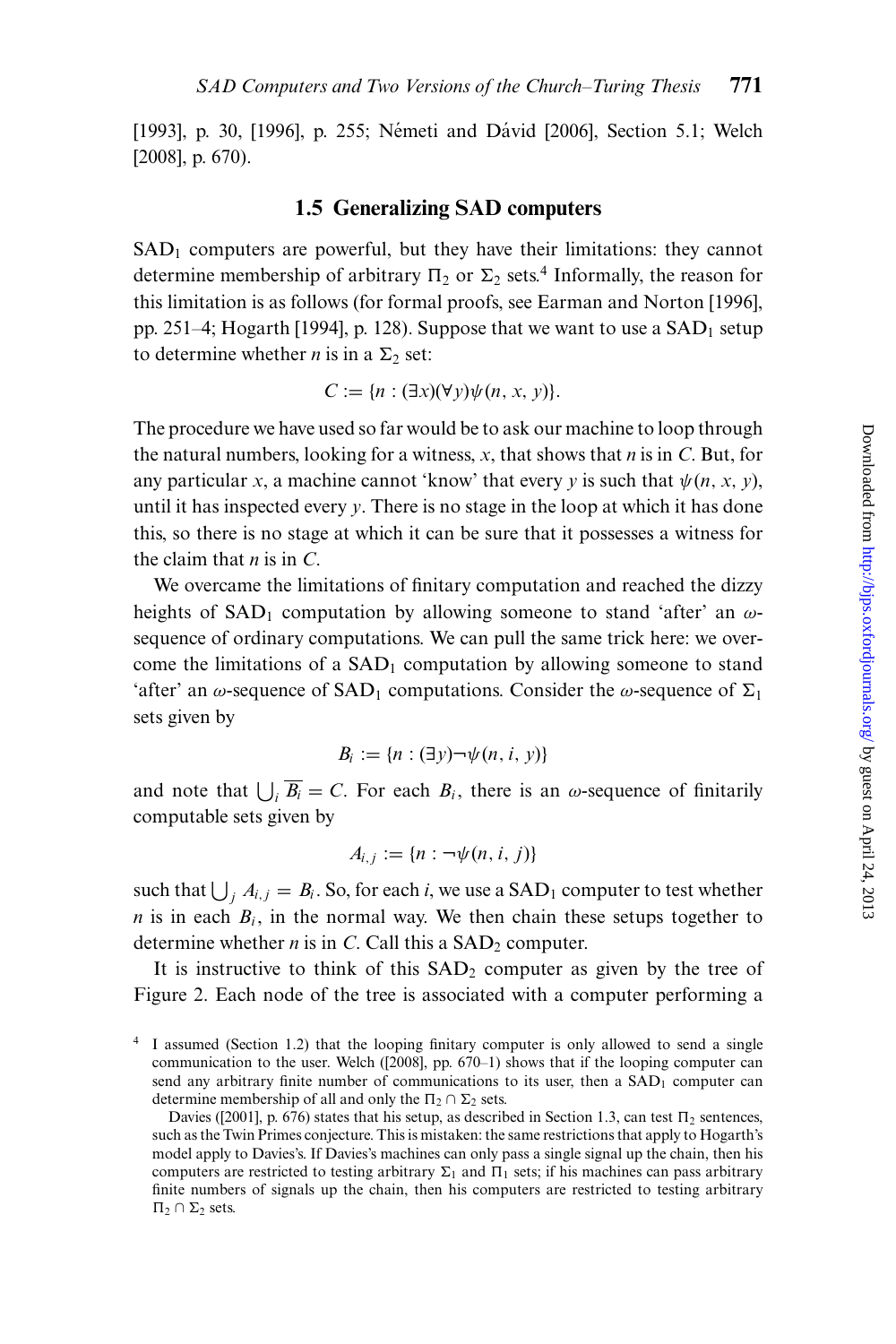

Figure 2. A SAD<sub>2</sub> computational tree.

test for set membership, and the lines of the tree are thought of as possible signalling paths. In more detail:

- $A_{i,j}$ : Each node labelled ' $A_{i,j}$ ' is associated with a computer testing whether *n* is in  $A_{i,j}$ . This is, of course, a finitarily computable test. If one of these tests succeeds, the computer signals to the computer at its parent node. (In Davies's model, each test *Ai*,*<sup>j</sup>* will be performed by a different computer. In Hogarth's model, for each *i*, there is a single computer that tests  $A_{i,j}$  for all *j*.)
	- $B_i$ : Each node labelled ' $B_i$ ' is associated with a computer that tests whether *n* is in  $B_i$ . Since  $B_i = \bigcup_j A_{i,j}$ , *n* is in this set iff the computer received a signal from one of its children. If so, it sends a signal to its parent, indicating that the test passed.
	- $\overline{B_i}$ : Each node labelled  $\overline{B_i}$  is associated with a computer that tests whether *n* is in  $\overline{B_i}$ . Since  $n \in \overline{B_i}$  iff  $n \notin B_i$ , this computer signals to its parent iff it did not receive a signal from its child.
	- *C*: Finally, the top node (the root) is associated with the test whether *n* is in *C*. Since  $C = \bigcup_i B_i$ , *n* is in this set iff the computer at this node received a signal from one of its children.

We thus have a sound and complete test for membership of arbitrary  $\Sigma_2$  sets. To test arbitrary  $\Pi_2$  sets, we simply add a single node, labelled  $\{C\}$ , to the top of the tree.

This tree-based treatment of SAD computation follows (Welch [2008], pp. 664–7), and Welch has generalized it as follows. Finite path trees for SAD computers may be constructed using the following rules, and any tree that cannot be constructed using these rules is not the tree for any SAD computer: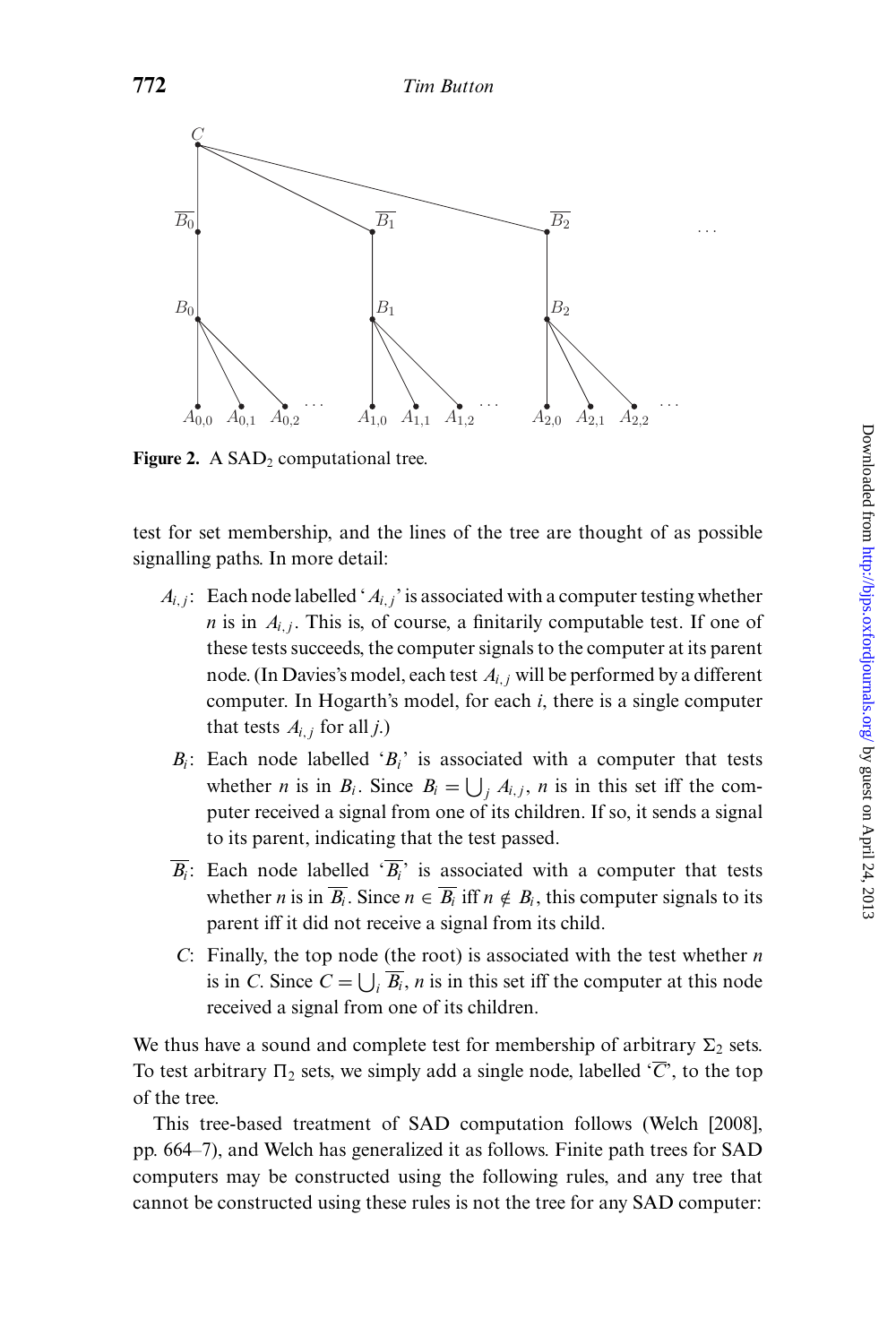- (1) Terminal nodes (i.e., nodes with no children) are associated with finitarily computable sets, that is,  $\Pi_0$  or  $\Sigma_0$  sets.
- (2) A node associated with a  $\Sigma_{\alpha}$  set *A* (with  $\alpha \ge 1$ ) has one parent, associated with  $\overline{A}$ , which is a  $\Pi_{\alpha}$  set.
- (3) Given a sequence of sets  $A_1, A_2, \ldots$  such that both:
	- (i)  $(\forall i \in \mathbb{N})(\exists \beta_i)(A_i \text{ is } \Pi_{\beta_i})$ ; and
	- (ii) there is a finitarily computable function,  $f$ , such that for every  $i \in \mathbb{N}$  the value of  $f(i)$  is the code of a program, and this program can be run by a SAD<sup>β</sup>*<sup>i</sup>* machine to determine whether any natural number is a member of *Ai* ;

then the nodes associated with these sets have a single parent, associated with  $A = \bigcup_i A_i$ . In this case,  $A$  is  $\Sigma_{\alpha}$ , where  $\alpha$  is the least ordinal greater than every ordinal  $\beta_i$ .

Condition (1) is justified by the fact that a finitary computer can reliably determine membership of all and only the finitarily computable sets. Condition (2) is justified by the fact that the complement of a  $\Sigma_{\alpha}$  set is a  $\Pi_{\alpha}$  set, and that a finitary computer can, trivially, infer whether *n* is in  $\overline{A}$  from knowing whether  $n$  is in  $A$  (and hence signal upwards iff it receives no signal). Condition (3) captures the idea of standing 'after' an  $\omega$ -sequence of tests. (For example, when testing the  $\Sigma_2$  set *C* above, we aggregated the result of infinitely many  $\Pi_1$ queries.)

By induction, to determine whether *n* is in a  $\Pi_m$  set, we require a tree whose branches have no more than  $2m + 1$  nodes (Welch [2008], p. 666).

Consequently, given any *arithmetical* set, we can describe a setup that would be able to determine membership of that set (Hogarth [1994], pp. 128–32, [2004], pp. 684–9; Welch [2008], p. 666).

By considering SAD computers corresponding to trees with no fixed finite upper bound on the length of their branches, we can determine membership of  $\Sigma_{\alpha}$  or  $\Pi_{\alpha}$  sets, for transfinite ordinals  $\alpha$ . However, condition (3) entails that the entire tree must be (finitarily) recursively describable, and hence that  $\alpha$  must be less than the least non-recursive ordinal,  $\omega_1^{\text{CK}}$ . Thus, the extent of SAD computability is the class of the *hyperarithmetical* sets (Welch [2008], p. 667).5

# **2 Physical Computability**

This completes my explanation of SAD computers. For the remainder of this paper, I shall investigate whether SAD computation should affect our views about which functions are computable.

<sup>&</sup>lt;sup>5</sup> The relationship between finite path trees and the (finitarily) recursive ordinals is discussed in (Rogers [1967], pp. 392–7). For a general treatment of the hyperarithmetical hierarchy and hypercomputation, see (Rogers [1967], Chapter 16).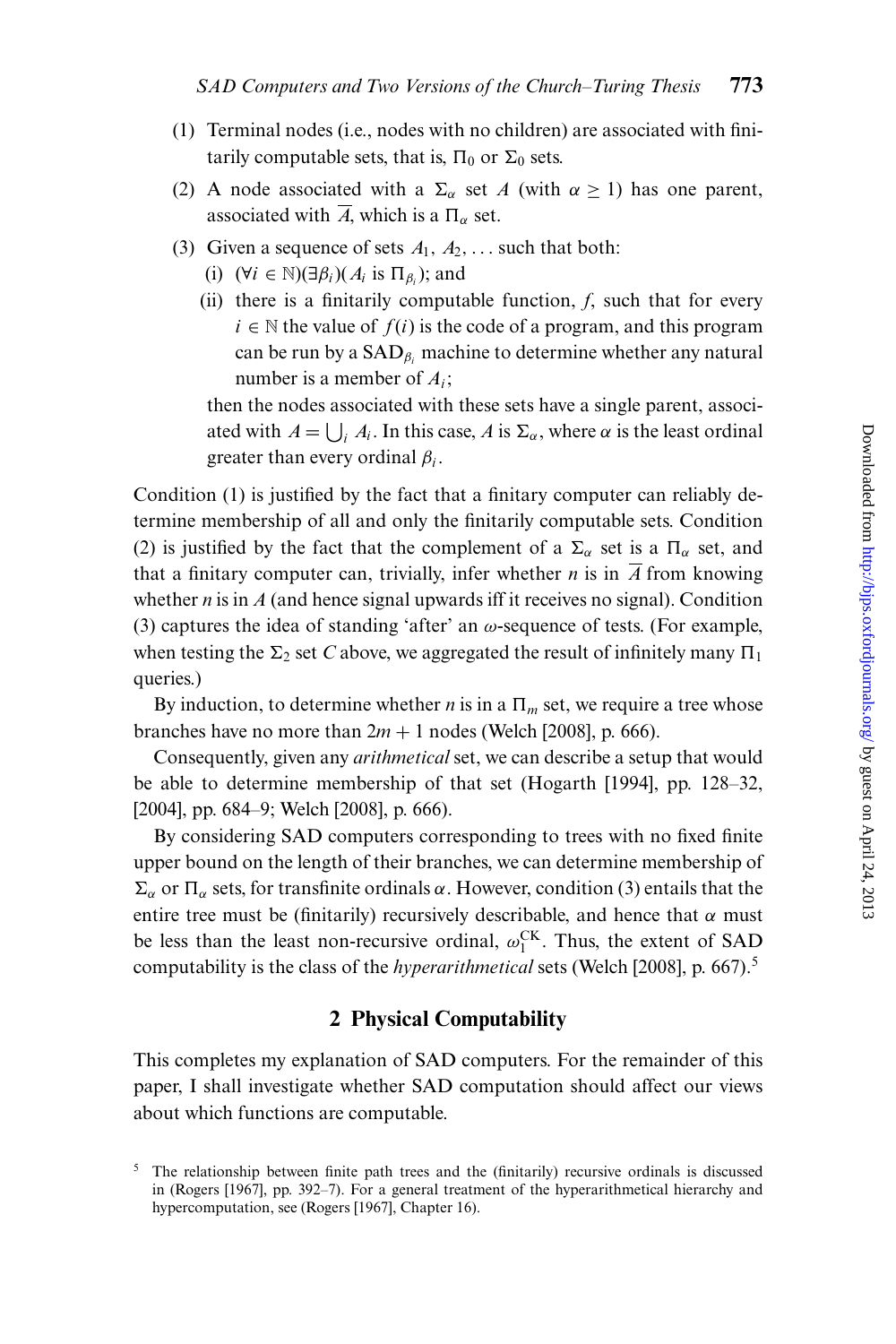This question can be understood in two ways, which should be kept firmly distinct. In Section 3, I consider the question in terms of effective computability. In this section, I consider the question in terms of physical computability. For convenience, in this section I confine my attention to  $SAD_1$  computers: they are physically possible if any SAD computers are, and they raise serious questions about physical computability.

# **2.1 The Physical Church–Turing Thesis**

I treat the notion of physical computability as follows:

**Physical Computability:** A function, *f*, is physically computable at a world if and only if there is a machine 'blueprint' such that, for all  $x$ , it is physically possible for there to be a machine instantiating that blueprint which physically outputs  $f(x)$  on input *x*.

Understood in this way, the answer to the question 'which functions are physically computable?' obviously depends upon which notion of physical possibility is in play. I will discuss the appropriate sense of physical possibility in some detail below.

The Physical Church–Turing Thesis states that the physically computable functions are exactly the Turing computable functions. So, if there is some sense in which it is possible to build a SAD computer, the Physical Church– Turing Thesis is false in that sense.<sup>6</sup>

I have no desire to show that the Physical Church–Turing Thesis is true, nor to determine what the physically computable functions are. I simply want to show how the Physical Church–Turing Thesis will have to be defended, given that we have described physical models of SAD computability. My discussion comes in two halves. In Section 2.2, I consider deterministic barriers to physical computations. In Section 2.3, I consider probabilistic barriers to physical computations.

# **2.2 Deterministic barriers to physical computation**

Suppose we are using a SAD computer to test whether *n* is in some  $\Sigma_1$  set  ${n : (\exists x) \phi(n, x)}$ . The machine must be able to test, for every *x*, whether  $\phi(n, x)$ . But there may be *deterministic* physical barriers that prevent it from doing so.<sup>7</sup> For example, note that the computer's memory must be allowed to grow without

<sup>6</sup> Earman ([1995], p. 120) notes that there is a way of reading the Physical Church–Turing Thesis in which it is untouched by such considerations. I discuss this in Section 3.4, footnote 22.

<sup>7</sup> A *deterministic* barrier is a non-probabilistic barrier that is deductively entailed by the physical laws of the world, plus the initial conditions for those laws, plus any further physical constraints in that world (e.g., conditions that prevent the existence of certain kinds of singularity; see Earman [1995], Chapter 3).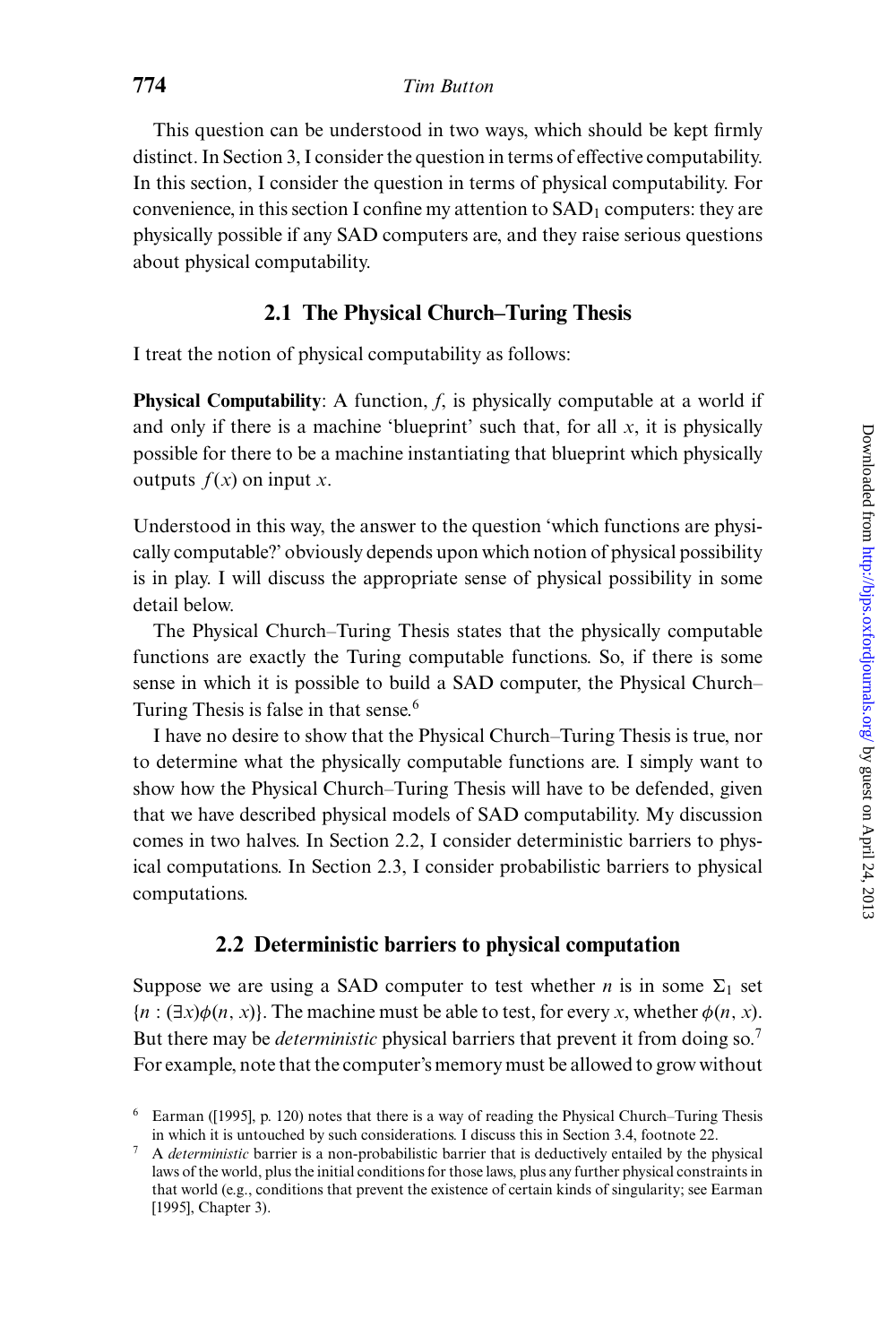limit, even if only to store the increasing values of *x*. Consequently, the mass of the computer's memory must be permitted to grow without limit.<sup>8</sup> But if there is a deterministic finite upper bound on the amount of mass/energy in the universe, then there is a clear sense in which this is not possible. In which case SAD computation will be physically impossible in this sense. (Again, whether this is the *right* sense of physical possibility will be discussed below.)

Before proceeding, I should note that there is no particular reason for us to focus on mass/energy. It is merely a simple, illustrative example of a deterministic barrier that would prohibit physical SAD computation. Earman and Norton ([1993], pp. 30–40) have raised several rather more sophisticated barriers to the physical realization of one of Hogarth's SAD computers. Etesi, Németi, and Dávid have addressed many of these barriers by locating their SAD computers in the Kerr spacetime, which is a special kind of Malament– Hogarth spacetime (Etesi and Németi [2002]; Németi and Dávid [2006]). I shall not attempt to argue that there *are* any deterministic physical barriers to physical computation; if there are none, then the Physical Church–Turing Thesis is false (pending the discussion in Section 2.3). I just want to consider how the Physical Church–Turing Thesis stands, *given* that there are such barriers. So, for convenience, I shall continue to discuss the toy example of a barrier imposed by mass/energy.

In the presence of this barrier, SAD computers are physically impossible. But one might think that, even in this situation, SAD computation poses an interesting philosophical challenge to the Physical Church–Turing Thesis. In an early paper, Hogarth wrote:

You don't want to rubbish a hypothetical computer—Turing or non-Turing—simply because it can't fit into our universe. If you do, you'll leave your precious Turing machine to the mercy of the cosmologists. (Hogarth [1994], pp.  $136-7$ <sup>9</sup>

In a similar vein, Davies writes:

[T]he rejection of [SAD] machines on the grounds of physical implausibility should imply the same attitude towards Turing machines. (Davies [2001], p. 679)

I suspect that the following argument is at work. Suppose we have a physical Turing machine, programed with some algorithm for testing whether a natural number *n* is in some set *S*. The amount of tape and energy required to test

<sup>8</sup> Assuming that matter is not infinitely divisible. The fact that matter is not infinitely divisible imposes a similar deterministic barrier to the physical possibility of Davies's SAD machines.

<sup>&</sup>lt;sup>9</sup> He has since distanced himself from this line of argument, favouring the arguments discussed in Section 3 (Hogarth [1996], p. 116; [2004], [2009]).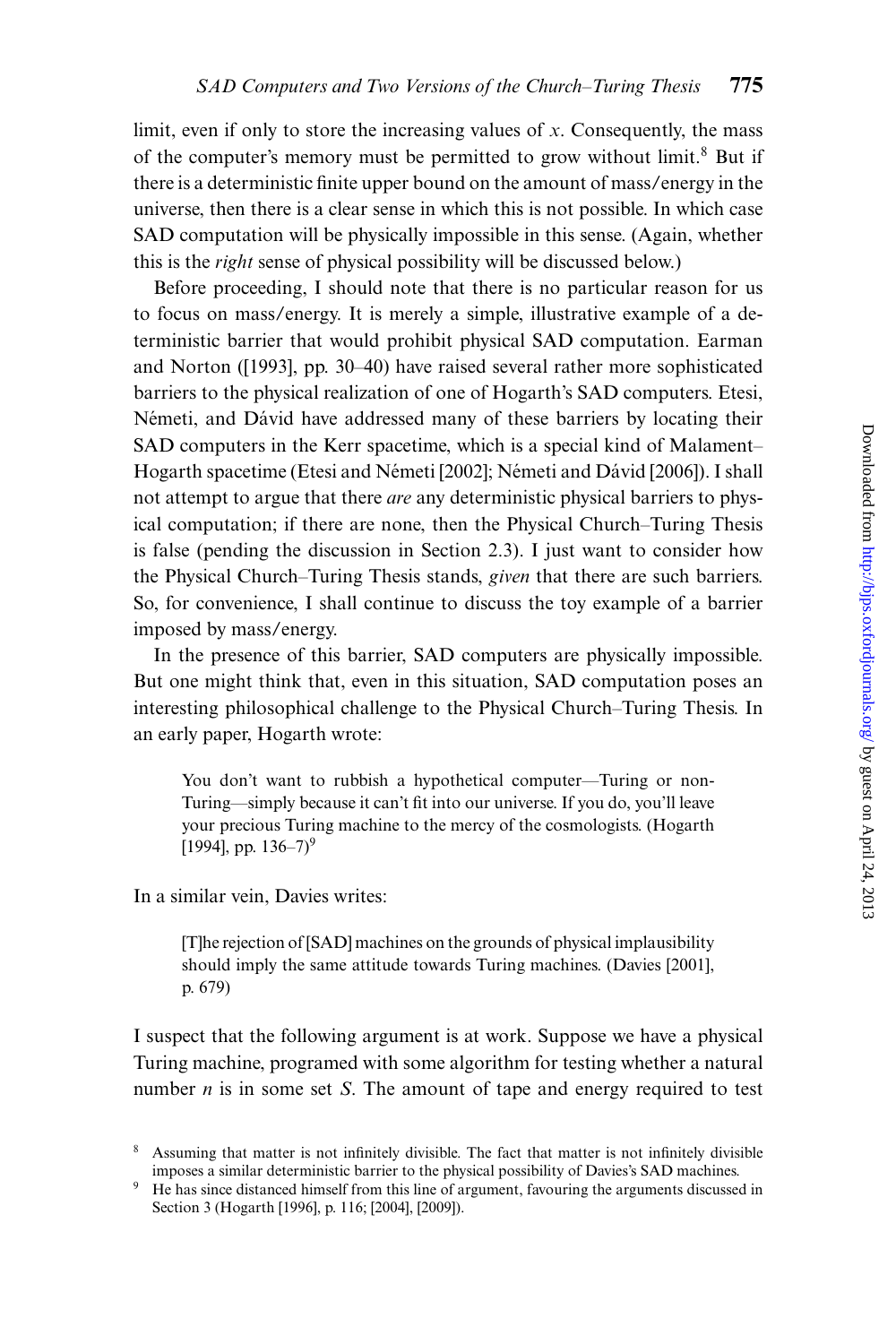whether *n* is in *S* will grow without limit as we give our machine larger and larger values of *n*. So if there is some deterministic finite upper bound on the amount of mass/energy in the universe, then there will be some natural number *n* such that our machine cannot physically compute whether *n* is in *S*, even though *S* is Turing computable.<sup>10</sup> This would falsify the Physical Church–Turing Thesis. In order to keep the Thesis alive, we must relax the notion of 'physical possibility' in question. We must be permitted to abstract from certain upper bounds to physical computability, such as those imposed by limited mass/energy. But if it is legitimate for advocates of Turing computability to relax the notion of 'physical possibility' in question, then advocates of SAD computability should be allowed to do exactly the same. In which case (the argument runs) the SAD computable functions are physically computable in exactly the same sense that the Turing computable functions are physically computable.

This argument raises a dilemma against proponents of the Physical Church– Turing Thesis. Either the notion of physical possibility is too strict to allow unrestricted physical Turing computation, or it is too weak to prevent physical SAD computation. I contend that the dilemma is spurious, since physical Turing machines and physical SAD machines require different notions of physical possibility. Consequently, there is room to defend the Physical Church– Turing Thesis.

The most obvious objection to the dilemma is that there may be deterministic barriers to SAD computation that are not barriers to unrestricted Turing computation. For example, if matter is not infinitely divisible, we cannot build Davies's SAD computers.<sup>11</sup> Likewise, whilst Malament–Hogarth spacetimes are consistent with the equations of general relativity, they violate strong cosmic censorship, 'which states that naked singularities do not develop in physically reasonable models of general relativity theory' (Earman and Norton [1993], p. 35; also see Earman [1995], Chapter 3). So if strong cosmic censorship holds, then it is physically impossible to build one of Hogarth's SAD computers. But neither the finite divisibility of matter, nor strong cosmic censorship, would prevent us from constructing physical Turing machines that can run for arbitrary finite periods of time. In short: there may be a perfectly good, natural sense of physical possibility according to which the physically computable functions are exactly the Turing computable functions.

A more interesting objection to the dilemma arises when we consider deterministic barriers that affect physical Turing and physical SAD computers alike,

<sup>&</sup>lt;sup>10</sup> Of course, a different physical setup—perhaps an Abacus machine rather than a Turing machine, running a better algorithm, and using better hardware—might be able to determine whether *n* is in *S* within these limits. But there will be some finite  $n' > n$  such that this setup cannot determine whether  $n'$  is in  $S$ .

<sup>&</sup>lt;sup>11</sup> Even if matter were infinitely divisible, it might not be possible to make miniature computers 'all the way down'. For example, there might be an ineliminable level of background thermal noise that deterministically disrupts machines beneath a certain mass.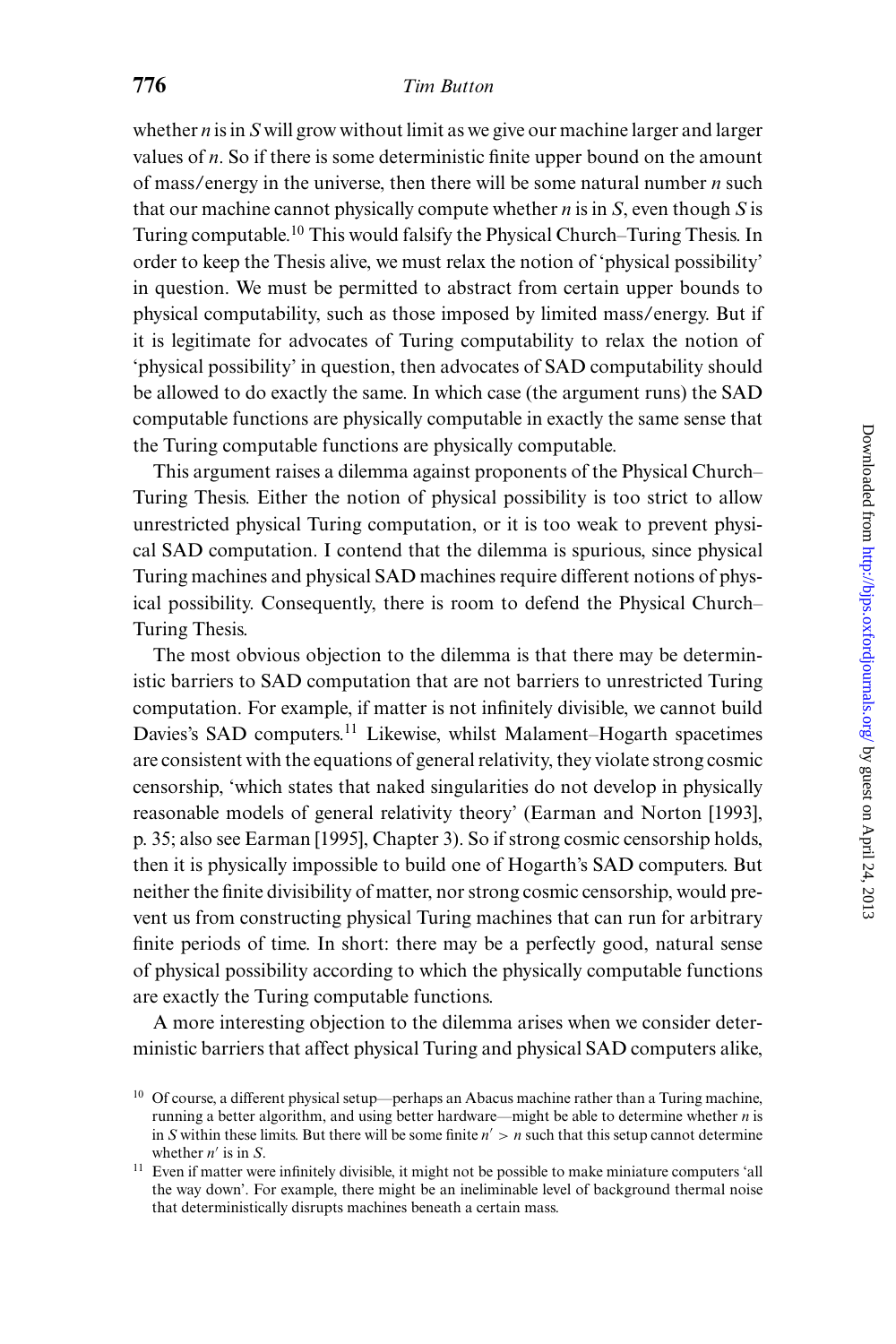such as a finite limit on mass/energy. Even here, there is an important difference in kind between Turing computers and SAD computers. Suppose that, for each physically possible world, there is some finite upper limit *m* on the mass/energy in that world (∀w∃*mLm*w). Then, for reasons stated earlier, there is no world in which a SAD computation can be performed. But we cannot infer from this that there is some upper limit *m* such that, for every world, the amount of mass/energy in that world is less than *m* (∃*m*∀w*Lm*w). That would just be a quantifier–shift fallacy. Indeed, it is consistent with this situation to suppose that, for any finite value of *m*, there is a world with *m* matter/energy. In which case, for any Turing computable set *S*, any input *n*, and any fixed physical realization of a mathematical algorithm for computing membership of *S*, there is a world containing a physical realization of a Turing machine that computes whether  $n$  is in  $S^{12}$ . That is: every Turing computable function will be physically computable.

Accordingly, even if there is an actual deterministic upper barrier to Turing computability, the Physical Church–Turing Thesis may be defensible. We just need to find a legitimate sense of physical possibility such that:

(i) for every physically possible world, there is some deterministic upper barrier to finitary physical computation within that world;

and

(ii) for every deterministic upper barrier to finitary physical computation, there is a world that transcends that barrier.

The first condition prevents SAD computation in every world; the second makes every Turing computation physically possible. We can illustrate these conditions in terms of mass/energy as follows. Suppose (i') that for any initial conditions, the physical laws of the actual world combined with those initial conditions entail that the quantity of matter/energy is finite; and (ii') that for any finite quantity *m* of matter/energy, there are possible initial conditions which, together with the physical laws of the actual world, entail the existence of *m* matter/energy. Both (i) and (ii) are now satisfied, by treating the physically possible worlds as exactly those worlds that have our physical laws, but that may differ in their initial conditions.

To reiterate: I have used a toy example to illustrate a plausible way in which one *could* defend the Physical Church–Turing Thesis. To *actually* defend the Physical Church–Turing Thesis in this way, we would need to show that there is some genuine, natural, non-*ad hoc* notion of physical possibility that satisfies both (i) and (ii). So, this subsection simply points the way to further work that

<sup>&</sup>lt;sup>12</sup> cf. Cotogno's ([2003], p. 189) remarks on the actual infinity required by a hypercomputer. For commentary on Cotogno's paper, see (Welch [2004]).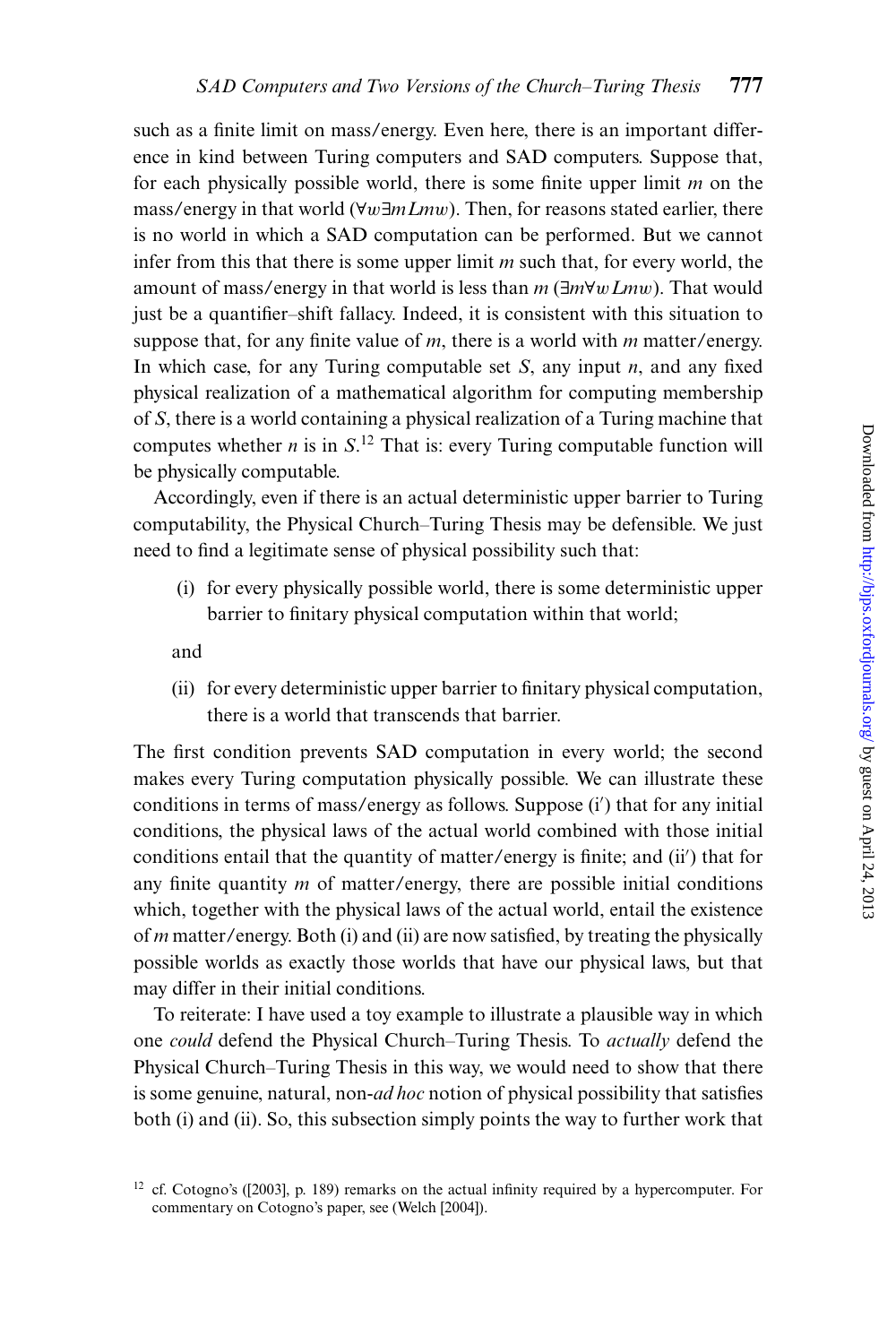can be done to defend the Physical Church–Turing Thesis against the attack from SAD computation on deterministic grounds.

# **2.3 Probabilistic barriers to physical computation**

I now wish to consider probabilistic barriers to physical computation. In particular, I shall consider the barrier posed by the probability that a machine malfunctions during the course of running a computation.<sup>13</sup> My aim is to show that, even if there is no legitimate notion of physical possibility that satisfies both (i) and (ii), the Physical Church–Turing Thesis can be defended on probabilistic grounds.

A machine may malfunction for many reasons: because there is a defect in the physical material that comprises the machine; because of some intrinsically unavoidable probabilistic event somewhere within the machine's hardware; because of interference by background noise; because it collides with another object; etc. As mentioned above, Hogarth's machines must be capable of unlimited growth. But as a machine grows in size, so (naïvely) does the likelihood that it will malfunction for any of the reasons just mentioned. It therefore seems that, in the infinite limit, the probability that one of Hogarth's machines has malfunctioned is 1. But since SAD computation depends essentially upon the machine's behaviour in the infinite limit, it seems that physical SAD computers are essentially useless.

In slightly more detail, let  $s_n$  be the probability that a machine successfully executes the *n*th stage of a computation. The probability of success in the infinite limit is the infinite product  $\prod_{n=1}^{\omega} s_n$ . If the sequence  $\langle s_n \rangle$  does not converge to 1, then this infinite product will be 0. Hogarth's machines must add *new* material at each stage. So the probability of a defect at each stage is to some extent independent of the probability of a defect at any previous stage. Indeed, the probability of failure due to intrinsically probabilistic events somewhere within the machine's memory will plausibly *increase* with the number of stages, since the memory must increase with each stage. In which case, the sequence  $\langle s_n \rangle$ will certainly not converge to 1, and the probability that one of Hogarth's SAD machines will malfunction is therefore 1.

Davies believes that this argument may not apply to his model of SAD computation, for he believes that  $\langle s_n \rangle$  may converge to 1:

If the failure is due to impurities in the raw material then the successful operation of the first *n* machines may indicate that the particular sample of raw material used is very pure and hence may lead to a very much higher probability that the later machines will also work as intended. (Davies [2001], p. 678)

<sup>&</sup>lt;sup>13</sup> For the purposes of the argument, it seems not to matter whether we think of probabilities as objective or subjective.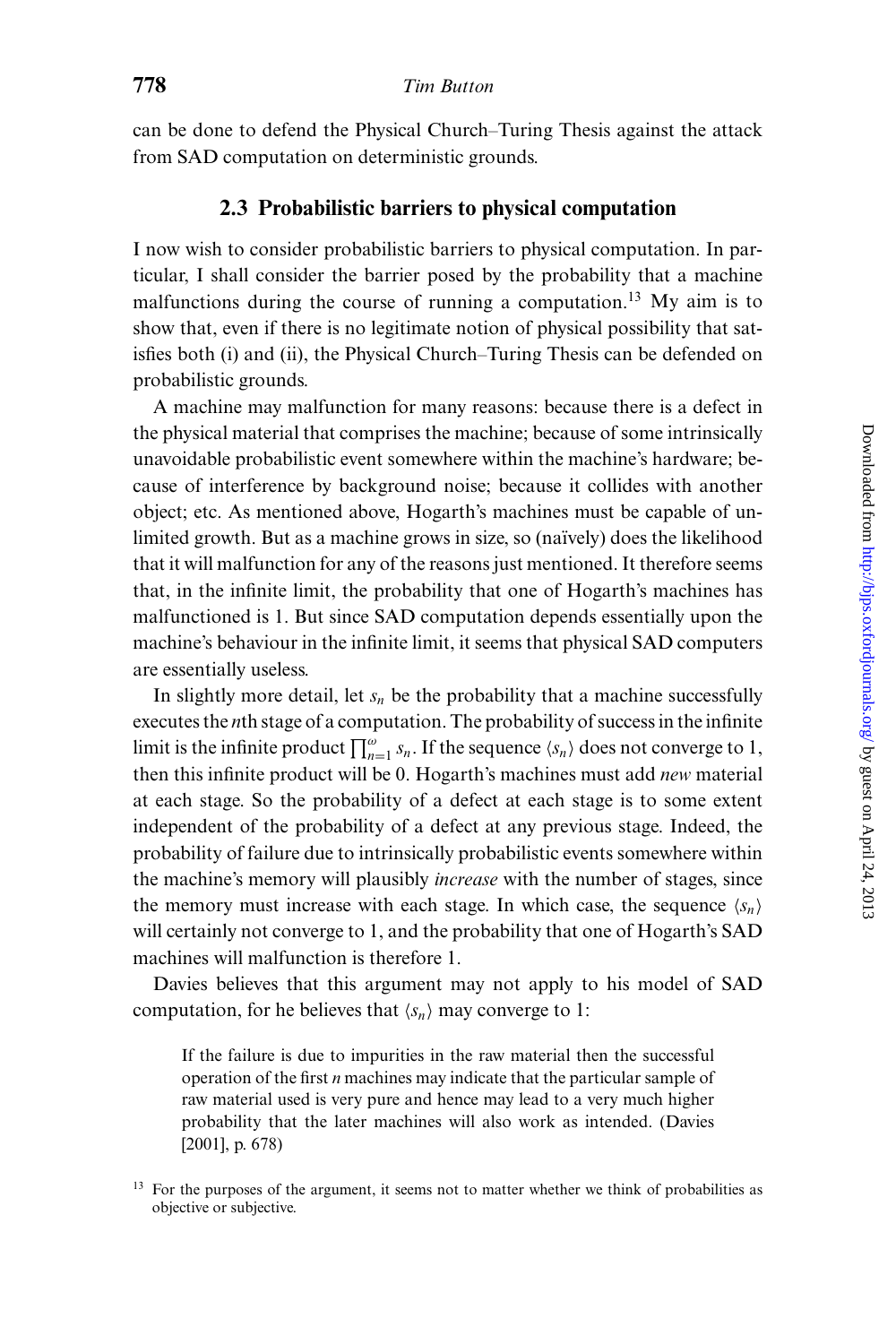The difference is that, whereas Hogarth's machines must add new material during the computation, Davies's machines are constructed from a fixed starting 'lump'. Nonetheless, I doubt that Davies's claim is warranted. Presumably, miniscule impurities in the material will only affect very small machines; but then the successful operation of the first *n* machines is expected whether the material is pure or impure. As before, the probability of failure due to impurity therefore increases at each stage. Furthermore, there are other potential sources of failure to consider. For example, on Davies's model, the probability of failure due to thermal noise must surely be larger at each stage than it was at any previous stage, since smaller computers will be more likely to be significantly disrupted by very minor levels of background noise. So the probability of failure due to thermal noise, and hence the probability of failure *simpliciter*, is 1 in the limit.<sup>14</sup>

SAD computers would therefore be useless, for probabilistic reasons. But we should ask whether these probabilistic arguments generalize to physical Turing machines.<sup>15</sup> As we noted earlier, there are Turing computations that will take any actual physical Turing machine an extremely long time to perform, and that will require an enormous tape. In such cases, the likelihood that the Turing machine will malfunction during the course of the computation is extremely close to 1. This would seem to compromise the Physical Church–Turing Thesis.

There is a difference in kind here. Turing computers may be unlikely to succeed; SAD computers have probability 0 of succeeding. In certain situations, Turing computers are unlikely to be useful, but might be made more useful by repeating the computation many times over; SAD computers are genuinely useless, and cannot be made useful.<sup>16</sup>

This difference in kind can also be illustrated by returning to an idea expressed in the previous subsection. Given a fixed algorithm for computing whether any number is in a Turing computable set *S*, a defender of the Physical Church–Turing Thesis may be able to establish the following claim. For every natural number  $n$ , there is a world in which there is an acceptable probability that a physical Turing machine successfully tests whether *n* is in *S*. In contrast, in *every* world, the probability that a SAD machine malfunctions when testing whether *n* is in some  $\Sigma_1$  set is 1 (if *n* is not in that set). Accordingly, the Physical

 $14$  Davies ([2001], p. 678) refuses to engage with the problem posed by thermal noise, on the grounds that our current best theory of thermal noise rests on the assumption that matter is not infinitely divisible. But this simply highlights that Davies's model is physically impossible for deterministic reasons, and that these deterministic reasons do not render Turing machines physically impossible (see Section 2.2).

<sup>&</sup>lt;sup>15</sup> Thanks to an anonymous referee for raising this question.

<sup>&</sup>lt;sup>16</sup> Of course, to have probability 0 of succeeding is not the same as necessarily failing. There is a possible state of affairs in which the SAD computer succeeds, even though the probability of obtaining that state of affairs is 0.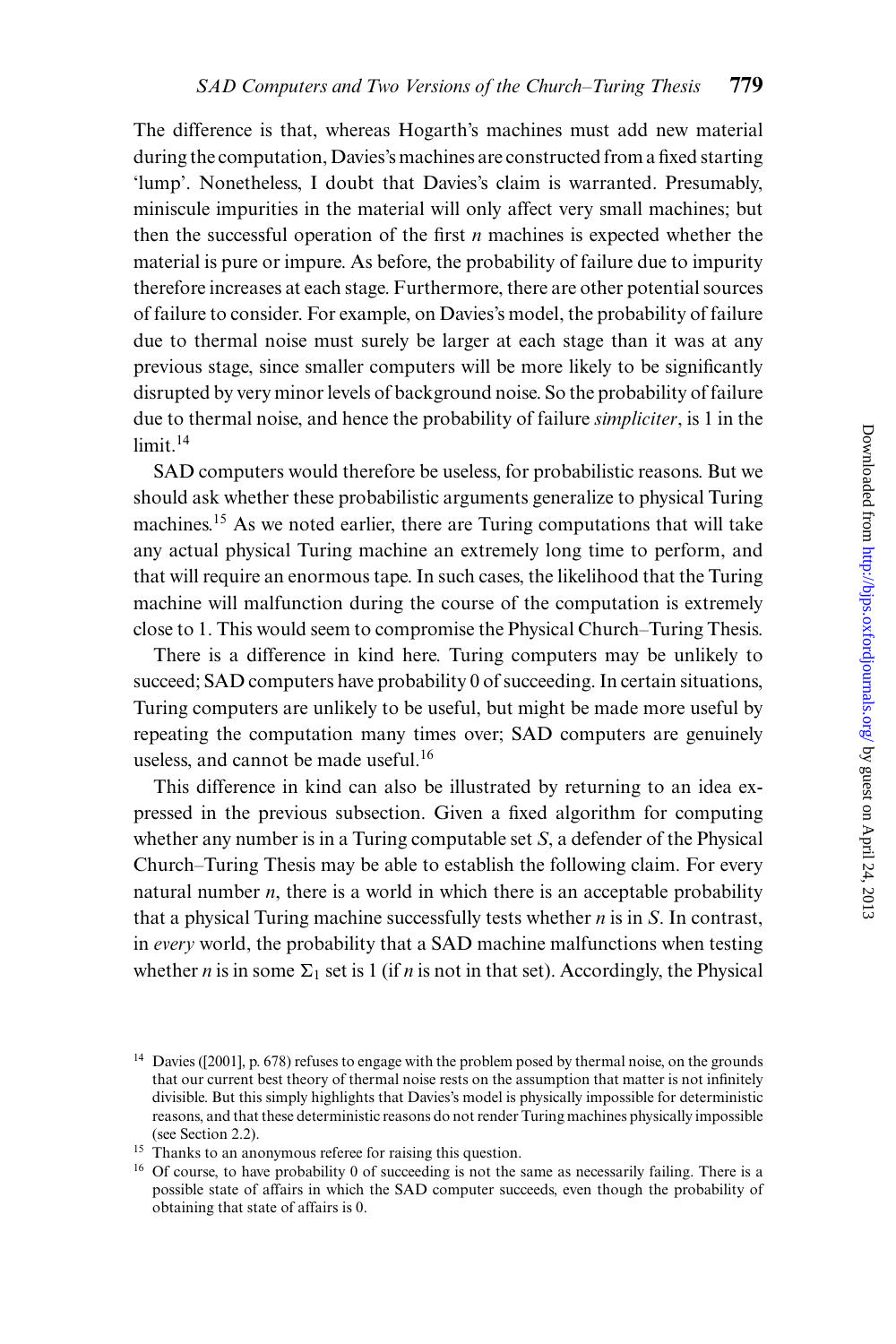Church–Turing Thesis could be defended on probabilistic grounds, if we could claim that:

(i<sup>∗</sup>) for every physically possible world, the probability that a machine successfully completes an actual  $\omega$ -sequence of steps in a physical computation is 0;

and

(ii<sup>∗</sup>) for any physical computation consisting of a finite number of steps, there is a physically possible world in which a machine has a probability greater than 0 of successfully completing that computation.

As before, the first condition makes SAD computers useless in every world; the second leaves Turing computers useful.

To conclude this section: I have suggested there may be a sense of physical possibility in which all and only the physically computable functions are Turing computable. This does not show that the Physical Church–Turing Thesis is true; rather, it shows where further debates concerning the Physical Church–Turing Thesis should focus.Moreover, it shows that the Physical Church–Turing Thesis is not refuted by the very *idea* of SAD computation.

# **3 Effective Computability**

In this final section, I wish to consider whether thinking about SAD computability should change our views about *effective* computability.

Hogarth has argued that considering SAD computability reveals a deep analogy between geometry and the theory of computation. He maintains that this analogy shows that we should simply abandon the notion of *effectiveness*.

I will argue that Hogarth's attack on effective computability is a non-sequitur, and will contest the depth of his analogy between geometry and computability. My claim is that SAD computability casts no shadow over the notion of finitary effective computability, and so has no consequences for the Effective Church– Turing Thesis.

# **3.1 The Effective Church–Turing Thesis**

The notion of effective computability requires some explication, since it is very different from the notion of physical computability.<sup>17</sup>

<sup>&</sup>lt;sup>17</sup> I am here restricting my attention to finitary algorithms; in Section 3.4 I will consider 'SADalgorithms'. I follow Smith ([2007], pp. 315–23) in linking effective computability to the semiformal notion of an algorithm. Be warned that some authors differ: for example, Etesi and Németi ([2002], p. 348) use 'effective computability' to mean 'physical computability'.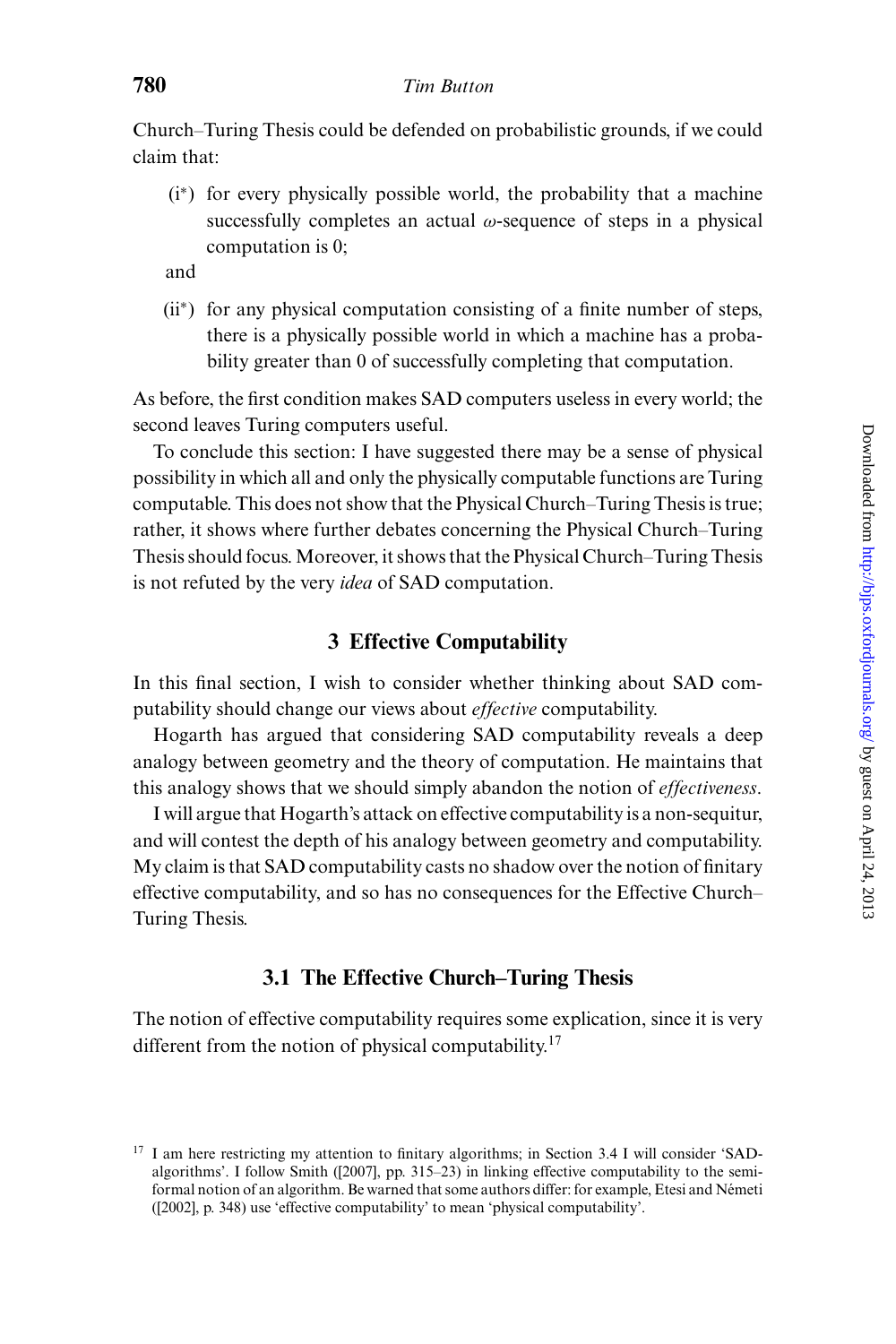**Effective computability**: A function, *f*, is effectively computable if and only if there is an algorithm that takes any input argument *x* to  $f(x)$ .

An *algorithm* is a finitely describable, step-by-step process, followed 'dumbly', which delivers any output in finitely many steps. This is a semi-formal concept, but the concept is relatively precise in its application, since relevant idealizations have already been made.<sup>18</sup>

One such idealization is the length of the computational procedure. So long as any output from an algorithm is delivered in a finite number of steps (on each input), it is irrelevant how many steps it takes (on each input).

Another idealization is atemporality. A mathematics teacher might legitimately use temporal vocabulary while proving that Euclid's algorithm is guaranteed to terminate 'eventually', but we should treat this as an heuristic gloss. Her point is simply that, applied to any pair of numbers, there is always an *m* such that the output is constant for  $n > m$  steps in the algorithm. To grasp her proof, the students require the notion of a well-ordered sequence, so that they can see the sequence of steps during an application of Euclid's algorithm *as* a sequence. But there is no reason to demand that their notion of a well-ordered sequence must be a *temporal* notion. So, for just this reason, the notion of an algorithm should not be thought of as intrinsically temporal.

The notion of an effective procedure, or algorithm, is central to mathematics and logic. Mathematicians employed many algorithms long before Church's and Turing's work (see Chabert [1999]), and they continue to. Here are some examples. The syntax of a (finitary) formal language is defined recursively, so there is an effective test to determine whether any given string is a formula. When we show that two theories with different axiomatizations are equivalent, we may do this by offering an effective method for transforming any proof in one theory into a proof in the other. For any putative proof in a formal system, there is an effective procedure for determining whether or not it is indeed a proof. And as a final example: if the Effective Church–Turing Thesis is correct, then Peano Arithmetic tracks the notion of an effective procedure, since the Turing computable functions are exactly those functions that Peano Arithmetic can capture.<sup>19</sup>

It is precisely because the notion of effective computability is central to mathematics and logic that Church, Turing, and everyone else wanted to

<sup>18</sup> Shapiro ([2007]) provides a fascinating discussion of 'open-texture' in the notion of computability. Open-texture seems primarily to affect pre-formal, relatively inchoate concepts; by the time we have reached the semi-formal notion of an *algorithm*, I think that we are relatively free from open-texture. In this spirit, see (Smith [2007], pp. 324–5).

<sup>19</sup> The same goes for Robinson Arithmetic. See, for example, (Smith [2007], pp. 277–8). I follow Smith's ([2007], pp. 35–6) use of 'captures'. A theory T captures the function *f* iff there is a formula  $\phi$  in the language of T such that, for all *m*, *n*: if  $f(m) = n$  then  $T \vdash \phi(m, n)$ , whereas if  $f(m) \neq n$ then  $T \vdash \neg \phi(m, n)$ .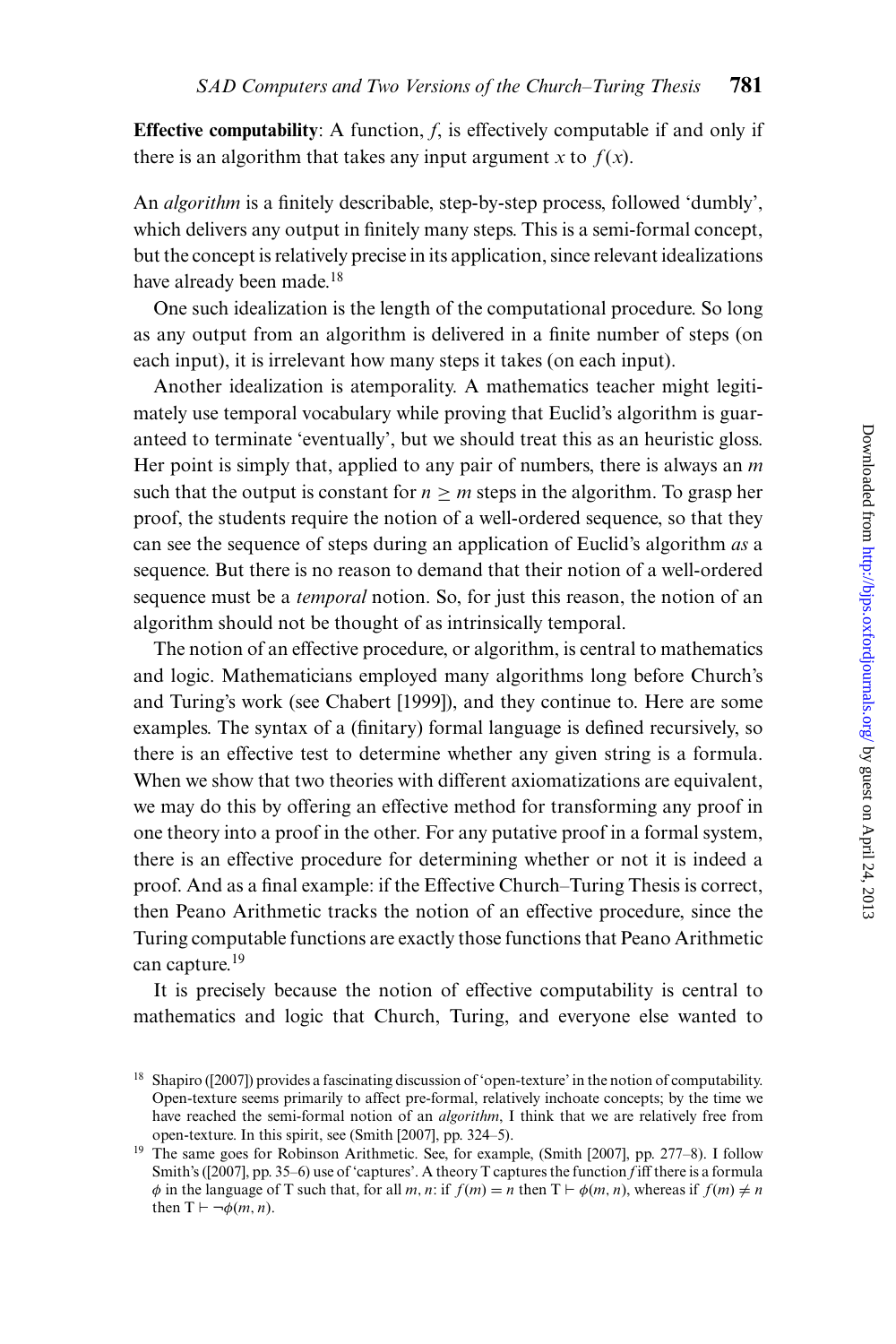characterize the notion of effective computability in the first place. They wished to provide extensionally correct necessary and sufficient conditions for following an algorithm. The Effective Church–Turing Thesis supplies these conditions, by stating that the effectively computable functions are exactly the Turing computable functions.

## **3.2 Hogarth's challenge to the Effective Church–Turing Thesis**

Hogarth dismisses the notion of effective computability altogether. This leads him to maintain that the Effective Church–Turing Thesis is not so much false as *misguided*. He rejects effective computability by analogy with Euclidean and non-Euclidean geometry, and by elucidating the notion of a 'two-sided concept' (Hogarth [2004], pp. 689–90, [2009], pp. 287–8). In this subsection, I shall simply summarize Hogarth's argument and discuss its scope; I shall postpone all criticism of the argument until the next subsection.

On the one hand, there are various formal theories of geometry. There are Euclidean geometries, and there are canonical non-Euclidean geometries, such as Lorentz and Riemannian geometry. These formal theories of geometry are, in a sense, on a par. They are equiconsistent and they 'do not compete' with each other (Hogarth [2004], pp. 689–90), except in the weak sense that one theory may be more interesting for mathematicians to work with than the other.

On the other hand, physics employs some formal theory of geometry to describe the spacetime structure of our physical world. As physical theories, Euclidean and non-Euclidean geometries are in competition with one another: they vie to be *the* geometry that physicists use. Geometry is therefore a 'twosided concept': it has a formal side and a physical side.

Hogarth maintains that geometry is *only* two-sided. When someone asks whether the ratio between the circumference and the diameter of every circle is  $\pi$ , they might be asking 'is  $\pi$  the ratio for all physical circles?', or they might be asking 'in the formal theory T, is  $\pi$  the ratio for all circles?' Both of these are sensible questions, and we know what it takes to answer them. But suppose our questioner insists that she is not asking about physical or formal circles; she insists that she is instead asking about the circles that are given to us by our 'intuitive concept of a circle', or asking about 'real circles', or some-such. Hogarth maintains that there is nothing we can say to such a person; they need to be re-educated, rather than answered.

Hogarth maintains that the same is true of Turing computability and non-Turing computabilities. There are various formal theories of computability, such as (formal) Turing computability, (formal) Abacus computability, and (formal) SAD computability. Then there is physical computability, which we considered in Section 2. But, for Hogarth, there is no third notion of computability: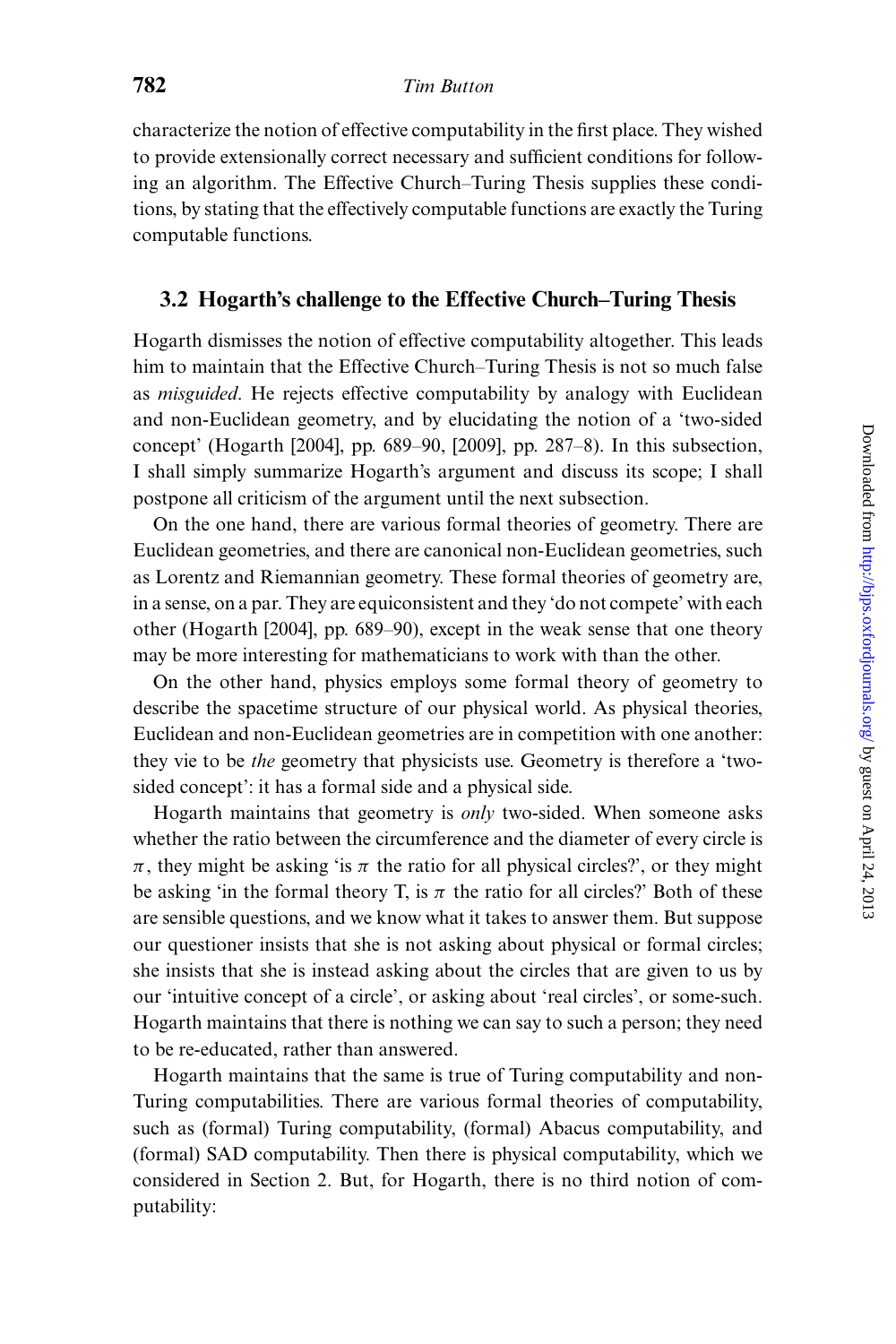[The Effective] Church–Turing Thesis is explained away, for the very question it proposes to answer—'which computational procedure, or computer, captures what is "intuitively computable["]?'—is premised on there being a fundamentally distinguished computational procedure or computer. There is none. (Hogarth [2004], p. 690)

This is how Hogarth's challenge is meant to work. In the next subsection, I shall argue that the challenge is misdirected. Before that, it is worth considering the *scope* of Hogarth's challenge.

If Hogarth is right that the concept of effectiveness is bankrupt, then all supposedly effective procedures will have to be replaced with physical or formal procedures. We can get a taste of what this would mean by reconsidering two examples (from Section 3.1) of the use of effective procedures.

*Example 1.* Suppose we have proved the equivalence of two theories by supplying an effective method for translating any proof in one theory into a proof in the other. Hogarth will not accept this 'effective' method. He might replace it with a formal procedure in some formal system, but then our translation method only shows that the theories are equivalent *relative* to that formal system; relative to other formal systems, with other formal procedures, they will not be equivalent. So if no formal system is privileged over any other, then it is impossible to show the *absolute* equivalence of any two theories. But, for Hogarth, the only way that a formal system can be privileged is by being *physically* privileged. So, for Hogarth, we can only demonstrate the absolute equivalence of two theories by undertaking some physical demonstration. If our 'effective procedure' depended on induction on the complexity of proofs, say, then we would have to hope that induction on complexity is *physically* legitimate.

*Example 2.* Suppose we want to know whether some finite sequence of sentences,  $p$ , counts as a proof in a finitary formal deductive system,  $\Delta$ . There is an effective procedure to determine this—we just check whether each step of *p* follows some rule/axiom of  $\Delta$ —but Hogarth will not accept this 'effective' procedure. He might replace it with a formal procedure in some formal system, T, but this will only establish that, *relative to* T, *p* is a proof in  $\Delta$ ; we cannot show this *absolutely*. Alternatively, Hogarth might treat the procedure for inspecting putative proofs as a physical procedure. But then whether *p* is a proof in  $\Delta$  or not depends upon whether it is *physically possible* to check the legitimacy of each step in the sequence *p*. For Hogarth, provability and deducibility turn out to depend upon physics.

I should emphasize that these two examples are not presented as arguments *against* Hogarth's challenge. They simply illustrate that we are playing for high stakes. They show that, if Hogarth's challenge is successful, we shall have to become naturalists (or formalists) about large swathes of logic and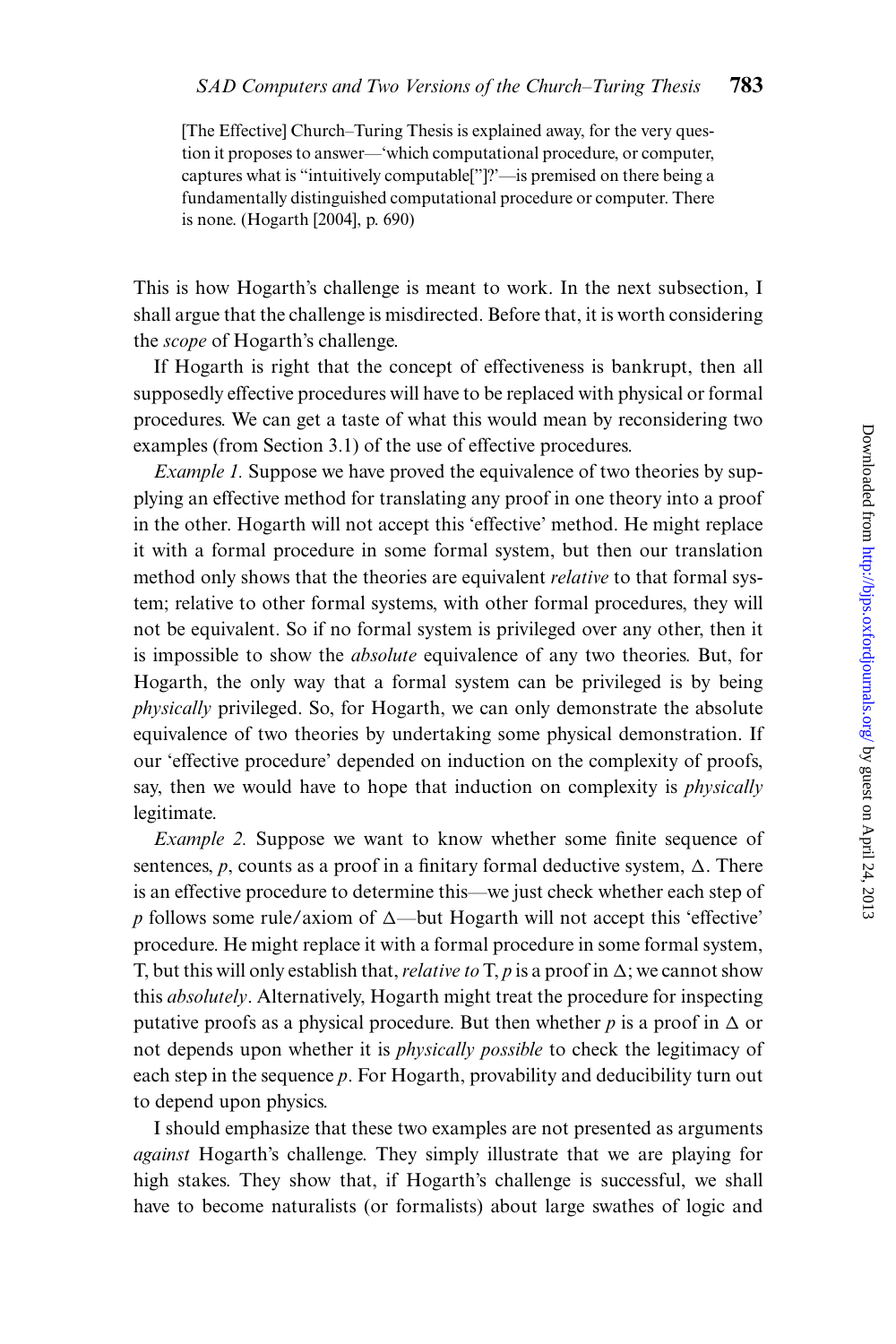mathematics. Whilst this does not constitute an argument against Hogarth's challenge, it does highlight a difference between computability and geometry. I take it that we are willing to jettison the idea that there is a 'privileged' geometry because (with apologies to Kantians) we think that geometry has no central, foundational role in mathematics or logic: we can deny that Euclidean geometry is *a priori*, without becoming widespread naturalists (or formalists). The case of computability seems rather different: the preceding examples showed that abandoning any 'privileged' notion of computability would have revisionary naturalist (or formalist) consequences.

Of course, if there are good *general* arguments for naturalism (or formalism), then we shall have to accept such revisionary naturalism (or formalism) anyway. But completely general arguments for naturalism (or formalism) will render Hogarth's own challenge against effective computability superfluous: if we are convinced of naturalism (or formalism) *in general*, then we shall certainly only be interested in physical (or formal) questions about any *particular* subject area, such as computability. In what follows, therefore, I shall only consider arguments against effectiveness that arise directly from considering SAD computability, and do not presuppose a prior general commitment to naturalism (or formalism).

# **3.3 Arguing from SAD computability is a non-sequitur**

In particular, I shall focus on the following argument, which I think fairly summarizes Hogarth's attack on effectiveness:

- (a) Which functions can be computed by a (configuration of) physical Turing machine(s) depends upon the structure of spacetime.
- (b) The structure of spacetime is either to be determined by physicists, or to be stipulated within some formal system; there is no third way.
- (c) So which functions can be computed by a (configuration of) Turing machine(s) is either a purely formal or purely physical question; there are no interesting questions about effective computability.

I will not contest premise (b). My contention is with premise (a), which begs the question from the outset.

Premise (a) reflects Hogarth's interest in 'painting ordinary Turing machine hardware on a variety of different geometries' ([2009], p. 277). It also reflect's Hogarth's belief that '[p]ure computability is concerned with the logico/mathematical structure of each of the many computers now on offer' ([2004], p. 690). This is to treat formal theories of computability merely as formalizations of some physical theory of computability.

In this context, this simply misses the point of Church's, Turing's, and everyone else's efforts. An attempt to formalize the notion of effective computability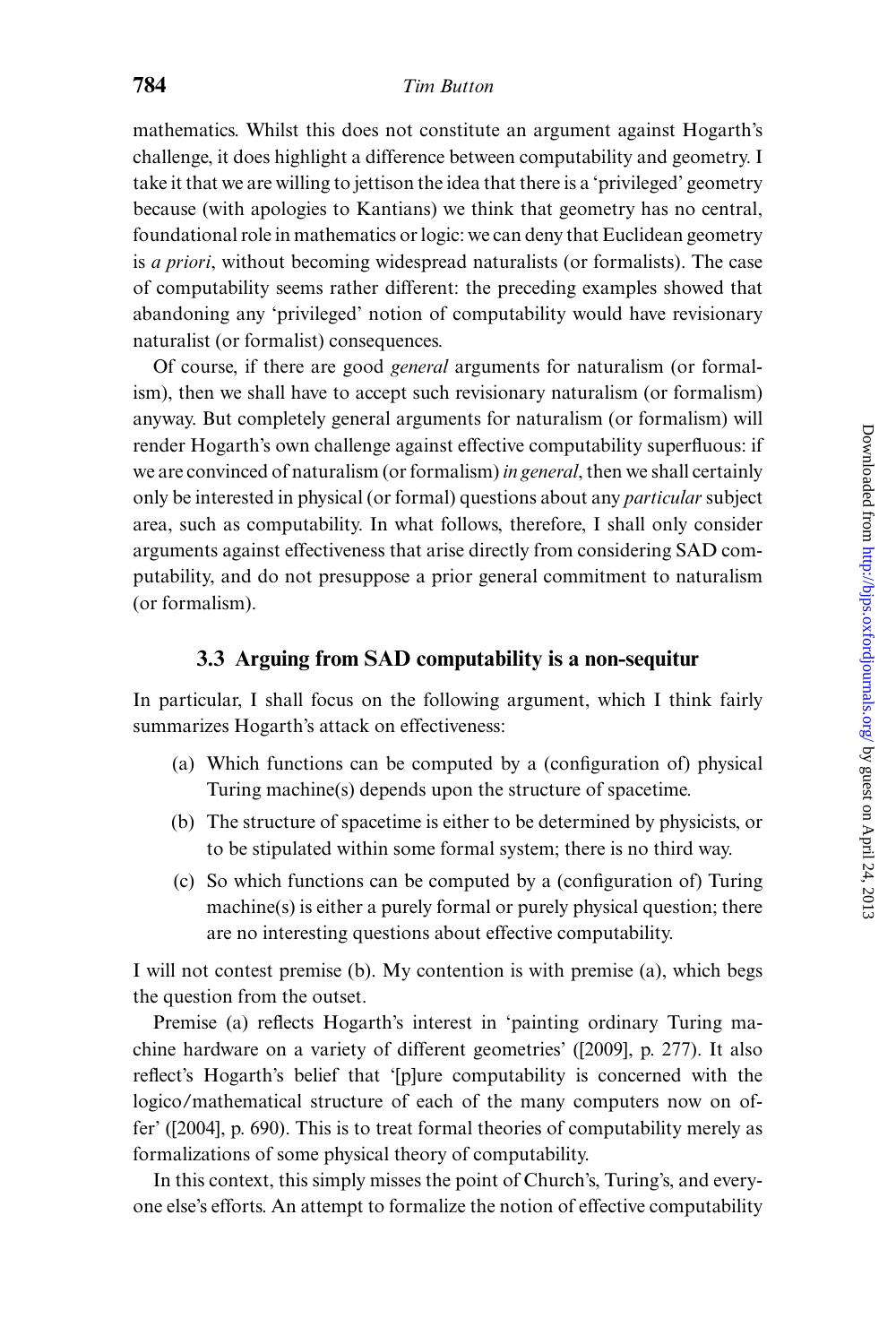is not an attempt to characterize the logical structure of some *physical* computer. It is an attempt to characterize a notion that has a central, foundational role in logic and mathematics. (One might even say that it is an attempt to characterize large parts of the structure of logic and mathematics *itself*.) This role is distinct from any particular physical or formal theory, unless naturalism (or formalism) is the correct approach to logic and mathematics.

In short, unless we *already* think that naturalism (or formalism) is the correct approach to logic and mathematics, we shall think that effectiveness is neither a physical nor a formal concept. As I have explained, if we are already naturalists (or formalists), we shall have no need for Hogarth's argument against effective computability. But if we believe that effectiveness is neither physical nor formal, then painting *physical* realizations of a *formal* theory of computability (a physical Turing machine) onto a strange geometry cannot present any challenge to the non-physical, non-formal idea of an *effective* procedure. Hogarth's argument is simply misdirected.

We can illustrate this point dramatically by modifying Hogarth's setup slightly. Instead of painting physical Turing computers onto a Malament– Hogarth spacetime, we shall paint *effective* computers onto a Malament– Hogarth spacetime. To do this, we can simply replace the machines in Hogarth's model with tribes of people. These people work as 'computers' in Turing's original sense: that is, they dumbly follow a finite set of instructions, step-by-step ([1936], Section 9). As tribe members approach death, younger members of the tribe take on the work of their dying predecessors. The result is an unbroken  $\omega$ -sequence of calculations on a collective worldline, and a SAD<sub>1</sub> computer. But in this case, we are constructing SAD computability from a core of effective computability, rather than from a core of physical computability: we have an *effective* SAD computer.<sup>20</sup>

Evidently, it is just a non-sequitur to argue from the idea of SAD computability to the claim that the notion of effectiveness is bankrupt. Far from getting rid of the notion of effectiveness, introducing SAD computability just allows us to consider *both* finitary and SAD effective computability. The very

One might worry that the tribe could be wiped out by a plague; but this is not essentially different from the case where Hogarth's machine is destroyed by collision with a passing asteroid, or where the machine malfunctions due to defects in its components. One might worry that the tribe will not be able to get enough matter/energy to continue computing forever; but the same sort of problems arise with Hogarth's original machine. Any solutions that Hogarth offers to the problems posed in Section 2 can be used here.

<sup>&</sup>lt;sup>20</sup> This describes a temporal model of an 'effective SAD computer'. It is worth noting that this does not conflict with the claim, made in Section 3.1, that the notion of a (finitary) algorithm is not intrinsically temporal. We might come to the notion of a (finitary) algorithm by idealizing away the specifically temporal aspects of Turing's description of a (finitary) effective computer. In the same way, having described the intuitive model of an effective SAD computer, we idealize away the temporal aspects of the model, reaching the notion of an atemporal 'SAD algorithm', or an 'effective SAD procedure'.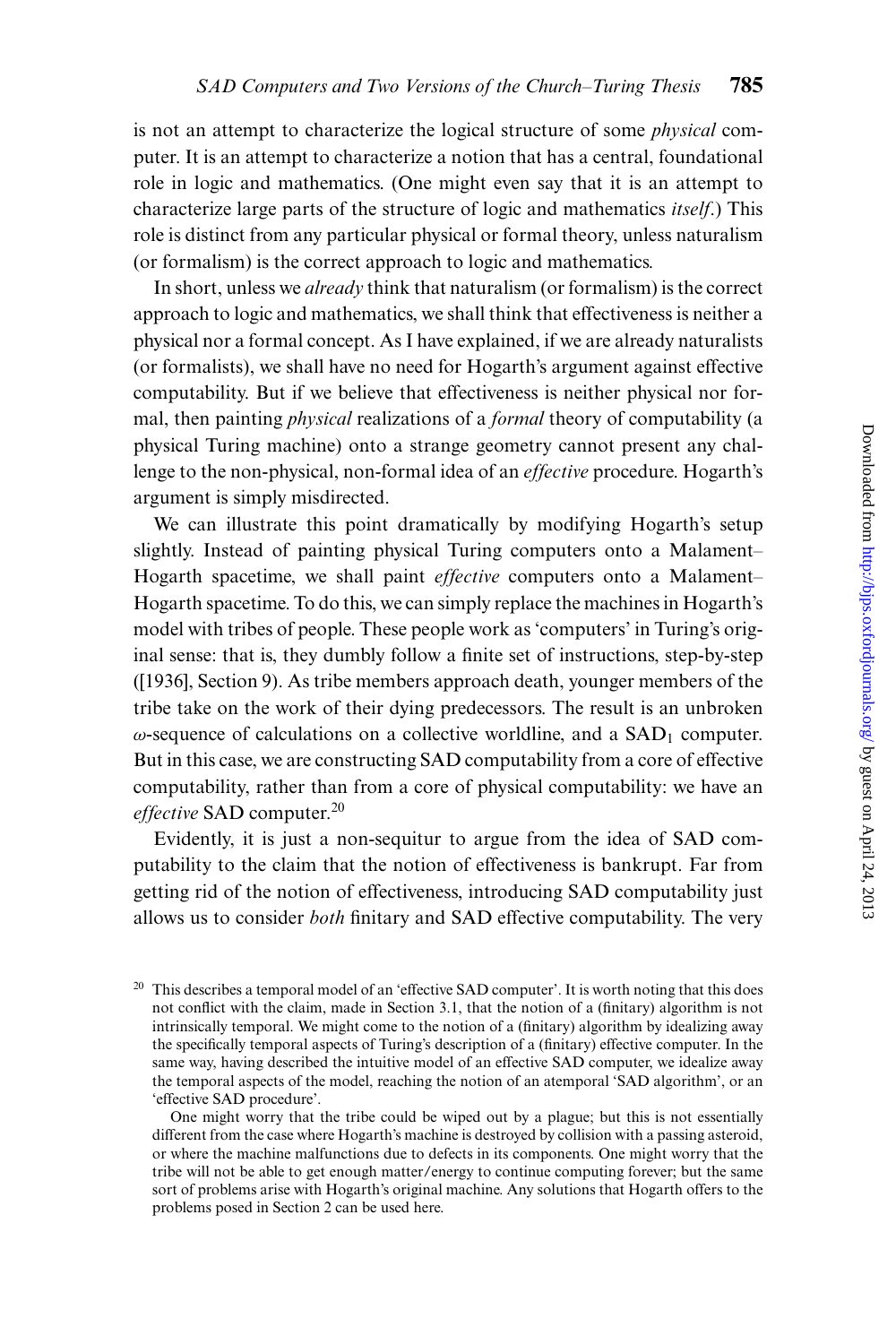idea of an effective procedure—as something neither formal nor physical—is entirely unscathed by thinking about SAD computability.

## **3.4 SAD computability is built from finitary computability**

Nonetheless, SAD computability presents some challenge to the Effective Church–Turing Thesis. If finitary and SAD effective computability are on a par (in some sense), then there is no *single* privileged notion of effective computability. In which case, if the Effective Church–Turing Thesis assumed that there is a single privileged notion of effective computability, then the Thesis would still be fundamentally wrong-headed. This would be a different kind of 'wrong-headedness' from the kind that Hogarth has in mind (Hogarth holds that the very *notion* of effectiveness, whether finitary or infinitary, is bankrupt), but it would still pose serious problems for the Thesis.

In this subsection, I argue that effective finitary computability *is* privileged over effective SAD computability. In doing so, I establish the following *dis*analogy between geometry and computability. In geometry, Euclidean parallel lines are merely special cases of *geodesics*, and they generate no particular interest outside of Euclidean geometry. By contrast, I shall show that finitary computation is absolutely central to SAD computation, and so is *always interesting* in computability theory.<sup>21</sup> This will demonstrate that finitary computability is privileged over SAD computability and, *a fortiori*, finitary effective computability is privileged over SAD effective computability.

Considering Hogarth's model of  $SAD<sub>1</sub>$  computation, Earman notes that

two levels of computation need to be distinguished: the first corresponding to what the [computer on the worldline  $\gamma$ ] can do, the second to what [the user] can infer by having access to all of [the computer]'s labors. (Earman [1995], p.  $120$ <sup>22</sup>

In brief, we do not know what  $SAD_1$  computability amounts to until we know what a finitary computer can achieve. This will be readily conceded by Hogarth, given that his physical model of  $SAD_1$  computation arises by 'painting ordinary Turing machine hardware on a variety of different geometries' ([2009], p. 277).

The relevance of finitary computation to  $SAD<sub>1</sub>$  computation does not depend upon the particular details of Hogarth's physical model of  $SAD<sub>1</sub>$  computation. As explained in Section 1.1,  $SAD_1$  computers are created simply by allowing

<sup>21</sup> Thanks to an anonymous referee for suggesting I consider Hogarth's challenge in terms of geodesics.

<sup>&</sup>lt;sup>22</sup> Earman continues by suggesting that the Physical Church–Turing Thesis can be treated as a thesis about what finitary computers can do on their worldline, rather than as a thesis about what can be physically computed *tout court*. Treated in this way, considerations of SAD computability will leave the Physical Church–Turing Thesis untouched. My discussion in Section 2 treats the Thesis as aimed at physical computability *tout court*.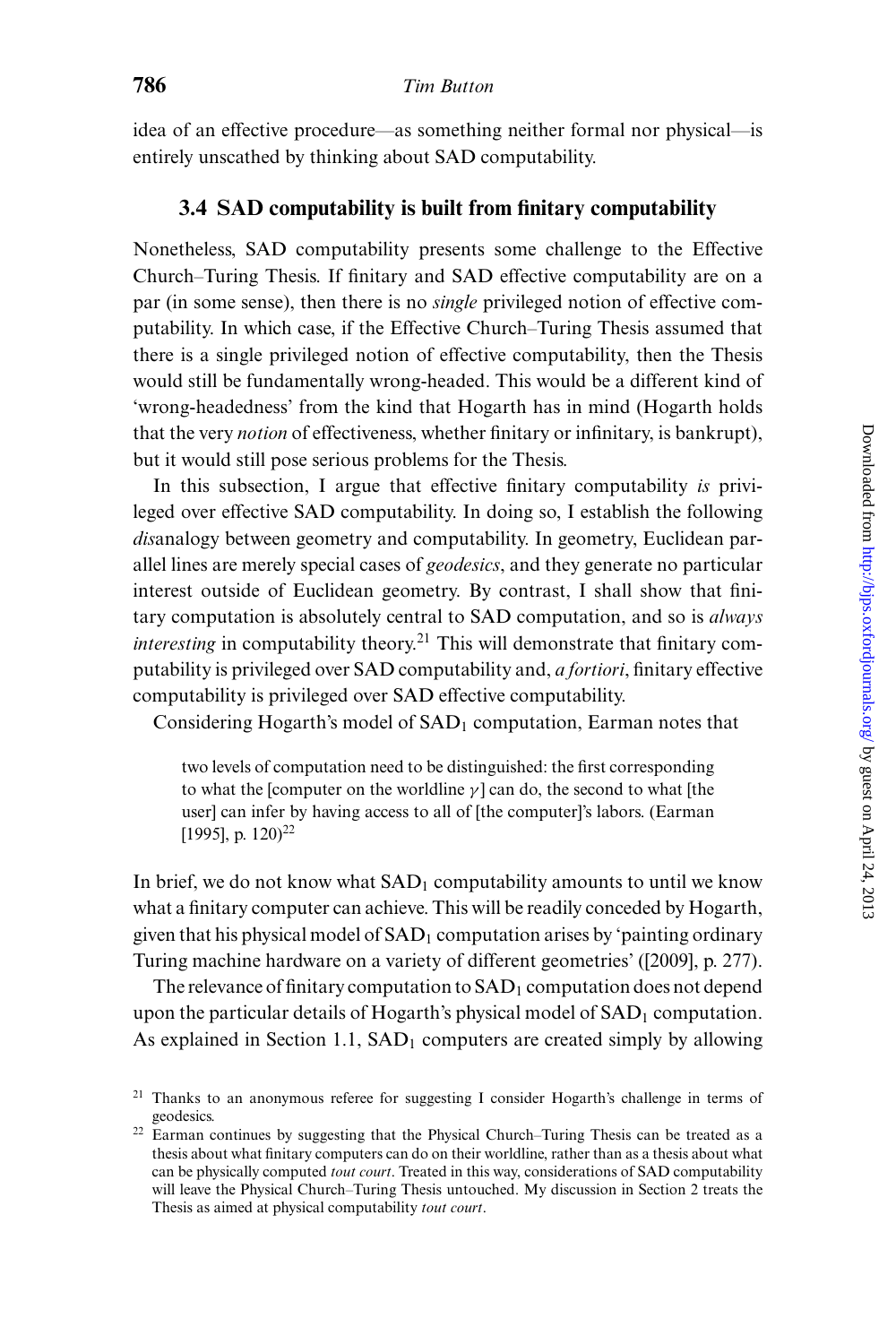someone to stand 'after' an  $\omega$ -sequence of computations performed by an essentially *finitary* computer. So finitary computation is central to the very idea of a  $SAD_1$  computer. (At least, as I have presented it; I shall soon discuss whether alternative presentations might be preferred.)

The importance of finitary computation becomes even more obvious when we consider Welch's ([2008]) completely general characterization of the hierarchy of SAD computers, as summarized above in Section 1.5. Condition (1) states that, at base, all the computation that takes place in a  $SAD_{\alpha}$  computer must be built up from finitary computers. Furthermore, condition (3) ultimately entails that the tree-structure of any  $SAD_{\alpha}$  computer must be given by a (finitarily) recursive ordinal; that is, the structure of the computational tree must *itself* be finitarily computable.<sup>23</sup> In short, SAD computation is built up from finitary computation in finitarily computable steps.

This all contrasts sharply with the case of geometry. Euclidean geometry is not built up from Lorentz geometry, and Lorentz geometry is not built up from Euclidean geometry.<sup>24</sup> On the contrary: these two geometric theories have mutually contradictory axioms concerning parallel lines and so have different theorems about circles (for example). By contrast, the axioms of the formal theory of SAD computability will *contain* all of the axioms of the formal theory of Turing computability. So this is the point at which Hogarth's analogy with geometry collapses.

With all of this in mind, let us return to the story of indentured tribes, as told in Section 3.3. If we could send indentured tribes off towards Malament– Hogarth singularities, then the finitarily effectively computable functions might not exhaust the effectively computable functions *simpliciter*. But even in this case, finitary effective computability will remain an extremely important notion. To know whether the *effective*  $SAD_\alpha$  computable functions are all and only the *Turing*  $SAD_{\alpha}$  computable functions, it is necessary and sufficient to know whether the finitarily effectively computable functions are all and only the Turing computable functions. Consequently, whether or not we are interested in SAD computability, the answer to the question 'what are the finitarily effectively

<sup>&</sup>lt;sup>23</sup> To be fair to Hogarth, note that condition (3) is Welch's, not Hogarth's. But I do not think that Hogarth could reject the condition. Welch ([2008], p. 667) argues that Hogarth must adopt condition (3) since, without it, the 'description of this sequence may itself be beyond the computational powers of us or our spacetime-regions', which would render the computer essentially useless to us. To supplement this argument, I note the following. If we impose no constraint on the function *f*, we quickly reach triviality. *Any* subset of the naturals can be formed by countable union of  $\Pi_0$  sets, since the union of all the sets that are singletons of members of *S* is just *S*, and every singleton set is  $\Pi_0$ . So if we impose no constraints upon *f*, we can determine membership of any set using a (meagre) SAD<sub>1</sub> setup.

<sup>&</sup>lt;sup>24</sup> That we can construct *models* of *n*-dimensional Lorentz geometry in  $(n + 1)$ -dimensional Euclidean geometry is irrelevant here. We are talking about *theories* of computability and geometry, not models of those theories. Furthermore, Lorentz geometry has models in its own right; we do not need to think of it as having Euclidean geometry at its heart, in the way that SAD computability has finitary computability at its heart.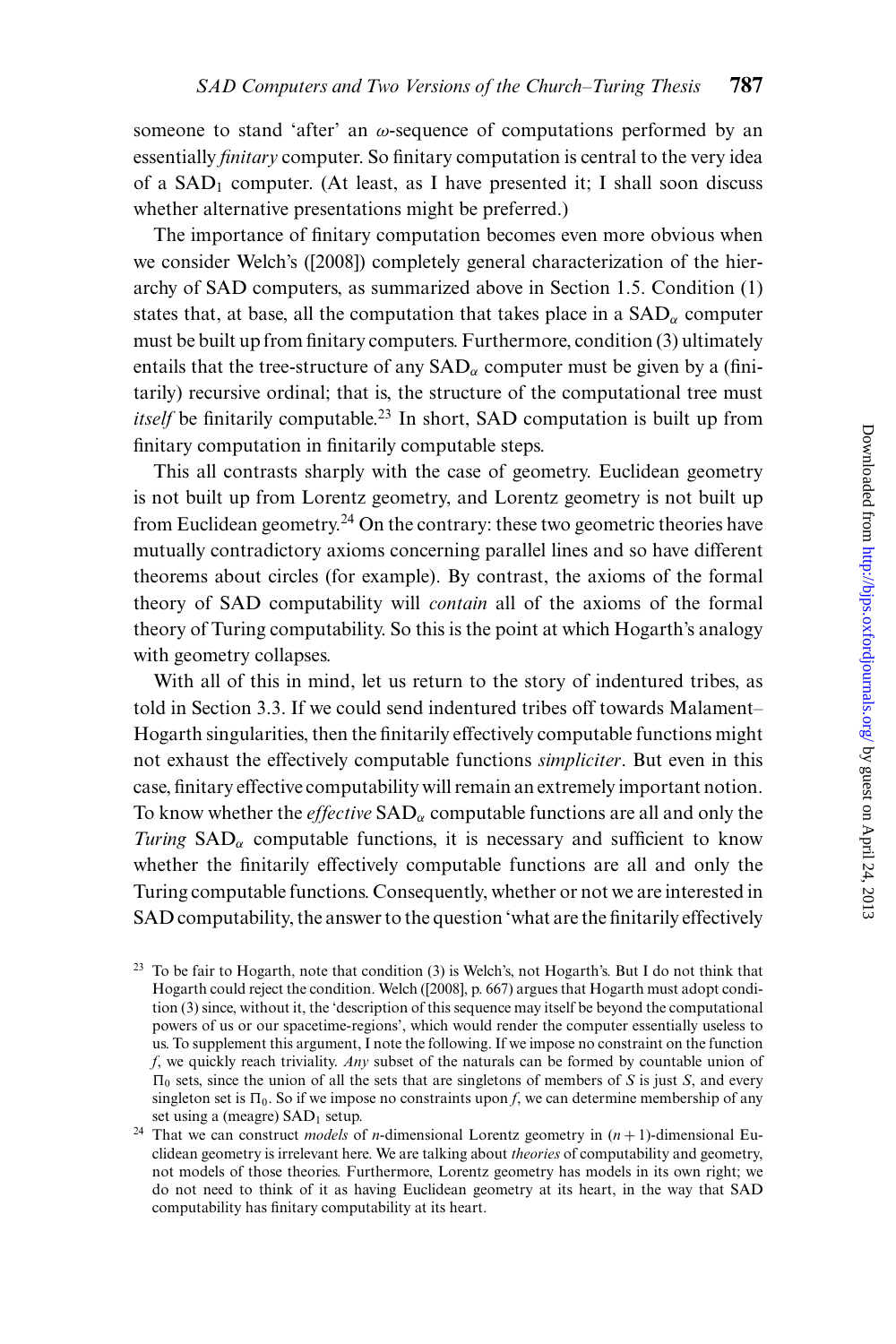computable functions?' will be of paramount importance. Reading the Effective Church–Turing Thesis in this way, it seems anything but misguided.

Before concluding, it is worth asking whether SAD computability's reliance on finitary computability is an artefact of the way that Hogarth, Welch, and I have presented the theory of SAD computability, or whether it is essential to SAD computability. We have built SAD computers 'from the bottom up', starting with finitarily computable sets, and ultimately constructing the hyperarithmetical hierarchy on top of them. Perhaps this is an unfairly constructivist prejudice, which could be avoided by starting 'from the top' and working downwards. If we can do this, then finitary computability might have a less central role in SAD computability.

But recall from Section 1.2 that we wanted to construct a notion of hypercomputability that did not require any individual component of the hypercomputer to complete a supertask. To demonstrate that no component completes a supertask, we have to consider the behaviour of the individual components. So, even if we start from the top, we will have to consider what happens at the bottom. Considerations of finitary computation will still be central to any theory that looks like SAD computability.

To be sure, we can develop alternative theories of hypercomputability that *do* involve supertasks. In the extreme case, one need only postulate the existence of an oracle that can determine membership of any hyperarithmetical set.<sup>25</sup> But simply stating that 'there could be an oracle', or 'there could be a supertask machine' presents no philosophical challenge for any notion of computability. After all, if God exists, She can compute any function; but Her possible existence does not threaten to collapse the distinction between computable and non-computable functions, or threaten to undermine the Effective Church–Turing Thesis.<sup>26</sup>

I therefore take it that finitary computability must be at the heart of any theory of hypercomputability that could reasonably claim to have any effect on the Effective Church–Turing Thesis. But then my previous comments will go through exactly as before: we shall be right to privilege questions about effective finitary computability. In short, the Effective Church–Turing Thesis seems to address a very significant question in the philosophy of mathematics.

<sup>&</sup>lt;sup>25</sup> In the less extreme case, Hamkins and Lewis ([2000]) describe a hypercomputer consisting of a Turing machine with an infinitely long tape consisting of an  $\omega$ -sequence of cells. If, during any  $\omega$ -sequence of computations, the value printed in a cell converges to a limit *l*, then the value printed in the cell at the limit stage is *l*; otherwise, it is some default value. As such, this computer must genuinely perform a supertask (or operate in infinite time). But note that this kind of hypercomputer is formed simply by adding new rules to govern the behaviour of Turing machines in limit stages; that is, it is built up from finitary computability. (Also, note that Hamkins and Lewis do not endorse Hogarth's claim that hypercomputability undermines the very notion of effective computability; they are simply interested in the logical/mathematical structure of these machines.)

<sup>26</sup> Cf. (Benardete [1964], pp. 190–3; Dummett [1991], pp. 347–51).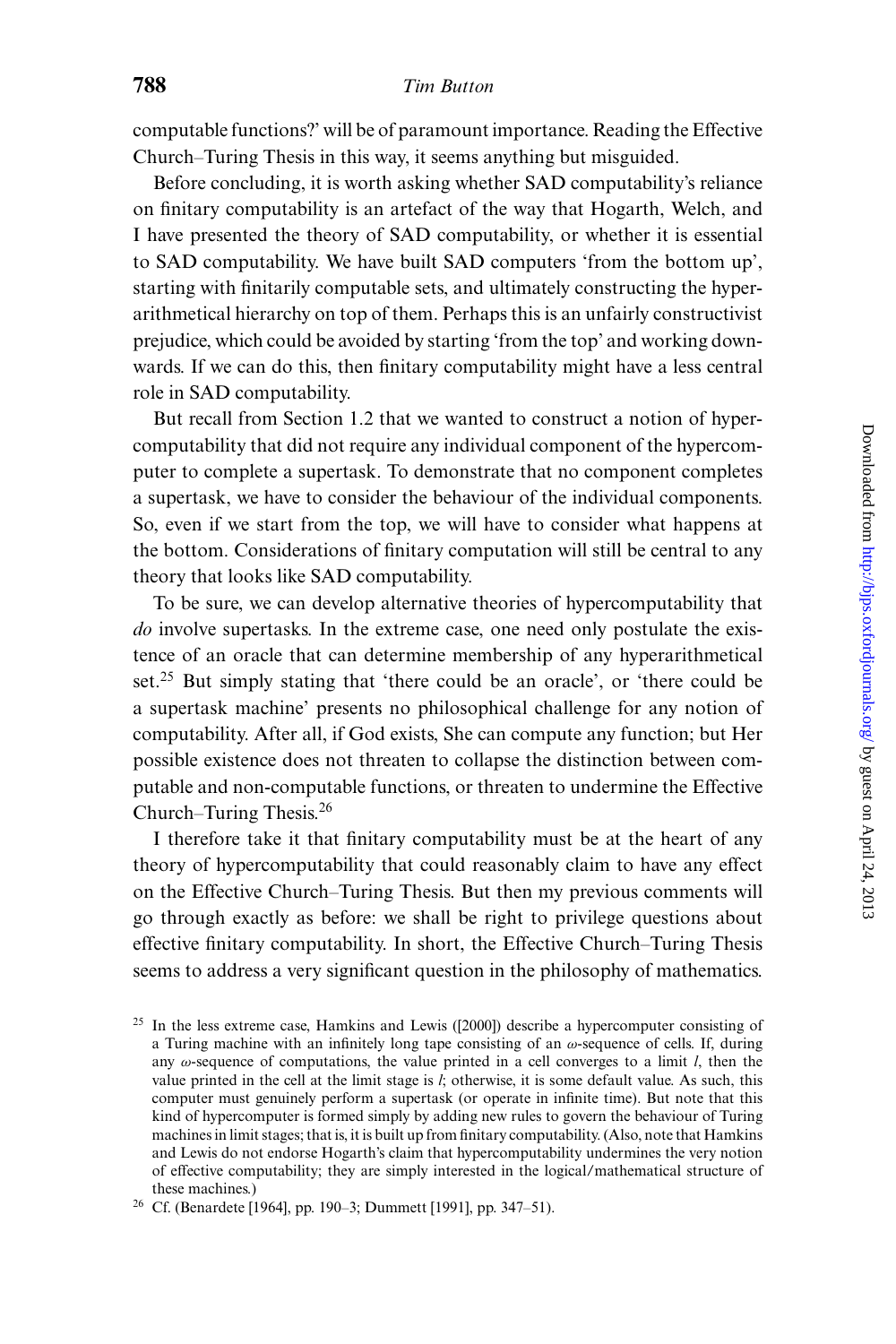#### **4 Concluding Remarks**

I have aimed to show that there is space to defend the Physical Church–Turing Thesis, and also to raise serious probabilistic concerns about the possibility of physical SAD computation. At the very least, this shows that the very *idea* of SAD computation does not refute the Physical Church–Turing Thesis. But, for all that I have said, SAD computers may one day pose problems for the Physical Church–Turing Thesis (see Section 2).

By contrast, the notion of SAD computation casts no shadow upon the notion of effective computability. How could it, when we can easily construct a theory of effective SAD computability? And when finitary computability (physical, effective, or Turing) is the very kernel around which SAD computability (again, physical, effective, or Turing) is constructed? Hogarth has suggested that we should jettison effective computability, since the idea assumes that there is 'a fundamentally distinguished computational procedure or computer' (Hogarth [2004], p. 690). Indeed, it assumes that there is a fundamentally distinguished *non-physical*, *non-formal* computational procedure, and Hogarth's arguments do not show that this assumption is unreasonable (see Section 3).

Nonetheless, everything I have said so far leaves open the possibility that SAD computability might have some foundational role in logic and mathematics. For example, one might allow that the procedure for checking whether a sequence of sentences constitutes a proof or not should be an effective SAD procedure (rather than an effective finitary procedure). This will give rise to a deviant, infinitary notion of proof.<sup>27</sup> I have shown that effective finitary computability is privileged, and this suggests that the standard (finitary) notion of proof is privileged over the deviant, infinitary notion. But it would require a further argument to show that the deviant notion should be ignored *altogether* as a useful notion of proof. This argument would need to establish that we

 $27$  cf. Example 2 of Section 3.2. I am greatly indebted to Philip Welch for pointing out that this 'deviant' notion of proof is the admissible fragment of the proof theory for the admissible fragment of the infinitary logic  $L_{\omega_1,\omega_0}$ . A brief explanation is in order.  $L_{\omega_1,\omega_0}$  allows countable infinitary conjunctions and disjunctions, but only finitary quantification (all quantification is first-order). Infinitary disjunction is defined explicitly as  $\forall \Phi =_{df} \neg \bigwedge \{\neg \phi : \phi \in \Phi\}$ . The proof system for this logic,  $\Delta_{\omega_1,\omega_0}$ , has all the inference rules and axioms of standard finitary proof systems, plus: (i) a new axiom scheme ' $\wedge \Phi \rightarrow \phi$ ' for any countable set of formulae  $\Phi$  and any formula  $\phi \in \Phi$ , and (ii) a new inference rule ' $\phi_0, \phi_1, \ldots, \phi_n, \ldots \vdash \bigwedge_{i \in \mathbb{N}} \phi_i$ '. A proof in  $\Delta_{\omega_1, \omega_0}$  is any countable sequence of sentences formed according to these rules/axioms (Scott [1965], p. 332; Bell [2006], Section 2). SAD computers could be used to test sequences of formulae to determine whether they are formed by these rules/axioms; but restrictions will apply. Recall that the tree-structure of any SAD computer must correspond to an ordinal  $\langle \omega_1^{\text{CK}} \rangle$  (see Section 1.5). Consequently, SAD computers can only handle proofs corresponding to trees with order-type  $\langle \omega_1^{\text{CK}} \rangle$ . For the same reason, both the new axiom scheme and the inference rule must be restricted: any set of formulae  $\Phi$ , and any formula  $\phi$ , occurring in a putative proof must be associated with ordinals  $<\omega_1^{\text{CK}}$ . In sum, we are restricted to the *admissible* fragments of  $L_{\omega_1,\omega_0}$  and  $\Delta_{\omega_1,\omega_0}$ . See (Barwise [1969]) for details.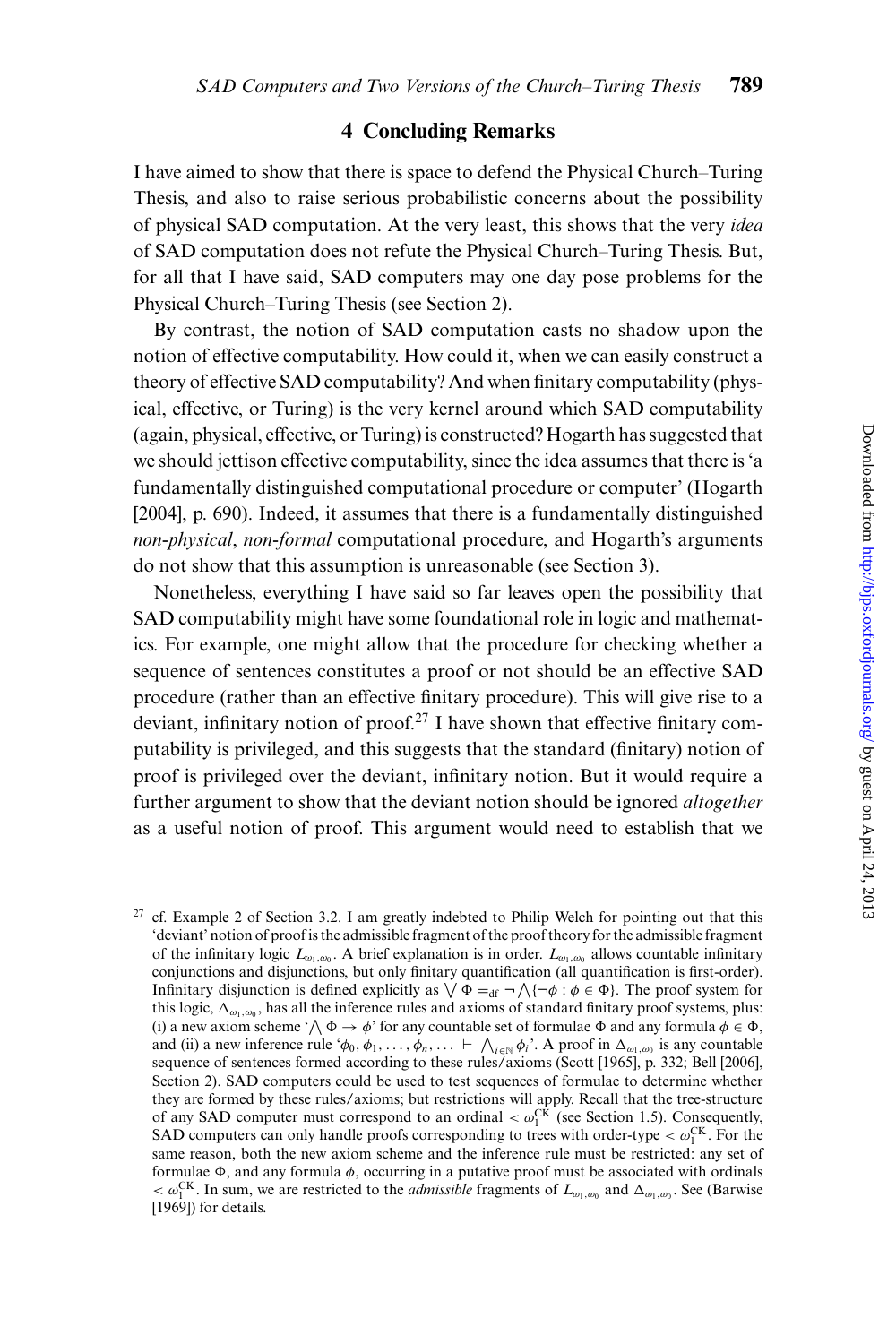should take *no* notice of effective SAD computability. Can such an argument be supplied?

Lingering doubts about supertasks might provide a reason to dismiss the notion of effective SAD computability outright. When I presented the two models of  $SAD_1$  computability, I showed that no single component of either model performs a supertask. But equally, when a  $SAD_1$  computer shows that *n* is not in some  $\Sigma_1$  set, no *single* component does this. So if it is correct to say that the procedure demonstrated that *n* is not in the set, then surely it is correct to say that a supertask was performed. It is just that both the demonstration and the supertask are performed by the plurality (or fusion) of *all* the components in the  $SAD_1$  setup (either the entire chain of machines, in Davies's model, or the machine-plus-user, in Hogarth's model). One might then go on to argue that, since supertasks keep bad company, such as Thomson's Lamp, we should not allow supertasks to infect the idea of effective computability. It would follow that we should ignore the notion of effective SAD computability.

SAD-enthusiasts are likely to respond by claiming that it is a mere finitistic prejudice to tar all supertasks with the same brush:

[T]he fact that some supertasks are kinematically or dynamically impossible is no more surprising or disturbing than the fact that some ordinary tasks are kinematically or dynamically impossible. (Earman and Norton [1996], p. 235)

In a similar vein, Hogarth ([2009], pp. 287–8) asks us to beware of prejudices inculcated by years of non-exposure to Malament–Hogarth spacetimes.

At this point, an impasse is likely to ensue, between those who regard all supertasks as equally conceptually impossible, and those who do not. I have nothing to add to break this particular impasse. However, I think it may be possible to bypass it.

Certain conceptions of logic and mathematics would give us reason to ignore the notion of effective SAD computability altogether. Consider the Fregean view that the laws of logic and mathematics are 'the laws of thought' (developed in Dummett [1991], p. 1ff). Since effective procedures are central to logic and mathematics (see Section 3.1), it would be natural to treat the notion of an effective procedure as an aspect of the laws of thought. Suppose we also make explicit two further constraints: first, that the laws of thought are the laws of thought *for an individual*; second, that no individual can perform an effective SAD computation (since no individual can have completed an  $\omega$ -sequence of computations). It will follow that we shall simply have no interest (apart, perhaps, from idle curiosity) in effective SAD computability; *a fortiori*, we will have no interest in the 'deviant' infinitary notion of proof.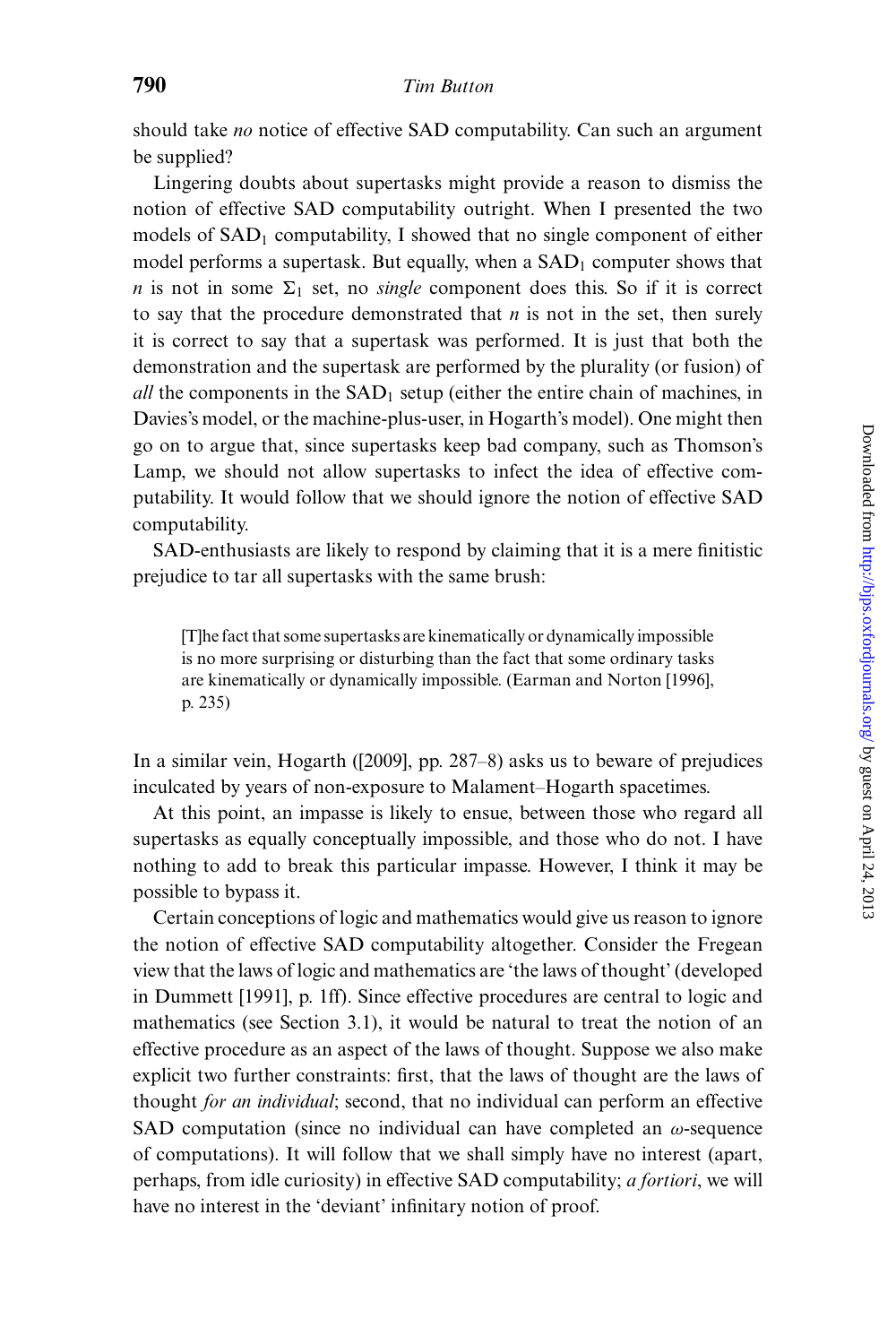To evaluate whether this is a good reason to restrict our attention to effective finitary computability, we will have to answer the general question: What is the status of logic and mathematics? If logic and mathematics should generally be naturalized, for example, then we shall have to abandon Frege's conception of logic and mathematics, and the preceding argument will not go through. But in that case, as I have already discussed, we will have no need for a non-physical, non-formal notion of effective computability. Conversely, the question 'what is the status of logic?' cannot be answered by appeal to SAD computers.

In short, to answer these questions, we shall have to look beyond SAD computability. The philosophical usefulness of the SAD computer has run its course.

## **Acknowledgements**

This paper benefited tremendously from discussion, correspondence, comments, and advice from many people, but most of all: Jeremy Butterfield, Adam Caulton, Mark Hogarth, Luca Incurvati, Michael Potter, Stewart Shapiro, Peter Smith, Philip Welch, and referees for this journal.

> *Darwin College, Cambridge University CB3 9EU, UK button@cantab.net*

# **References**

- Barwise, J. [1969]: 'Infinitary Logic and Admissible Sets', *Journal of Symbolic Logic*, **34**, pp. 226–52.
- Benardete, J. A. [1964]: *Infinity: An Essay in Metaphysics*, Oxford: Clarendon Press.
- Bell, J. L. [2006]: 'Infinitary Logic', in E. Zalta (*ed.*), *Stanford Encyclopedia of Philosophy*, <plato.stanford.edu/entries/logic-infinitary/>.
- Chabert, J.-L. (*ed*.) [1999]: *A History of Algorithms: From the Pebble to the Microchip*, translated by Chris Weeks, London: Springer.
- Cotogno, P. [2003]: 'Hypercomputation and the Physical Church–Turing Thesis', *British Journal for the Philosophy of Science*, **54**, pp. 181–223.
- Davies, E. B. [2001]: 'Building Infinite Machines', *British Journal for the Philosophy of Science*, **52**, pp. 671–82.

Dummett, M. [1991]: *The Logical Basis of Metaphysics*, London: Duckworth.

- Earman, J. [1995]:*Bangs, Crunches,Whimpers, and Shrieks: Singularities and Acausalities in Relativistic Spacetimes*, Oxford: Oxford University Press.
- Earman, J. and Norton, J. D. [1993]: 'Forever is a Day: Supertasks in Pitowsky and Malament–Hogarth Spacetimes', *Philosophy of Science*, **60**, pp. 22–42.
- Earman, J. and Norton, J. D. [1996]: 'Infinite Pains: The Trouble with Supertasks', in A. Morton and S. P. Stich (*eds*), *Benacerraf and His Critics*, Oxford: Blackwell. pp. 231–61.